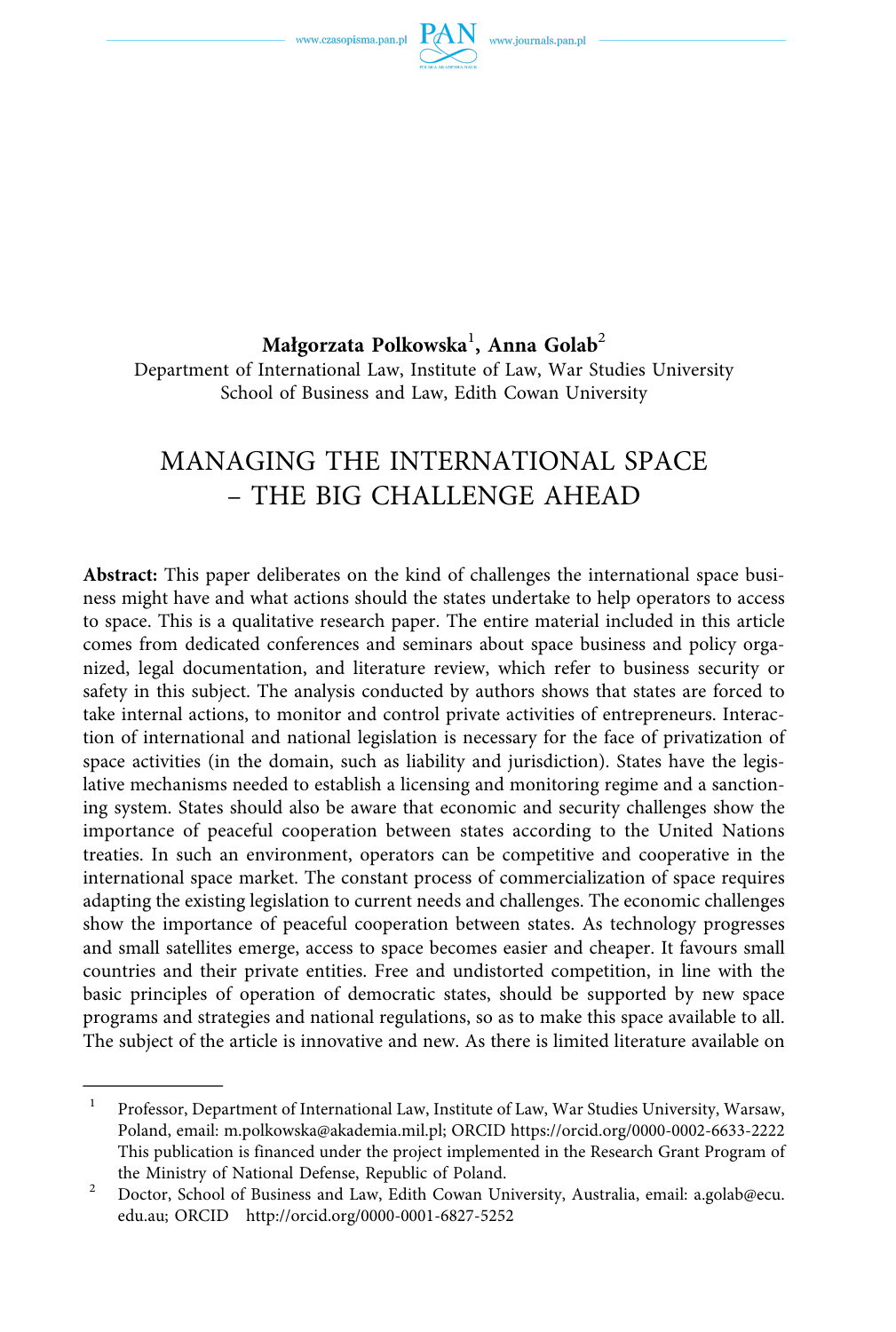this subject, therefore, there is a clear need to fill this gap. The authors keep the reader informed about the latest updates and information in respect to management, policies and law regulation in the space.

**Keywords:** space commercialization, space liberalization, space management, space technology dissemination (civil and military), space assets export limitations, space technologies dual-use

### INTRODUCTION

As early as the early 1980s, private sector interest in space activities was observed in some Western countries, mainly in the  $US<sup>1</sup>$ . The rapid development of commercial activity in space began with the change in the international political situation in the early 1990s when the Soviet Union ceased to be one of the two most powerful nations (the Russian Federation was established over most of its territory). Now, democratic states, mainly the United States, have decided to allow private entities to operate in space, which private entities were flashier and more efficient than state entities. Soon another step in this process took place in space, with government and private companies acquiring private sector services. It is a new business model and a new kind of partnership. Thanks to this, many new technologies and projects were created, and the space industry has become a significant source of GDP growth in some countries.<sup>2</sup>

Government budget allocations for research and development (GBARD) is one of the indicators which provides information about the long-term directions and volume of government-funded R&D (Research and Development) projects. This kind of data is available on OECD (Organisation for Economic Cooperation and Development) and gather economic indicators since the early 1980s. And such, in 2019, civil space R&D (Research and Development) accounted for 0.05% of GDP and almost 13% of total government allocations to civil GBARD (see Figure 1). In the UK, these allocations are 0.006% and 1.36% or for Australia 0.03% and 0.81%, respectively.

The subject of the article is innovative. As there is limited literature available on this subject, there is a clear need to fill this gap. One of the authors has experience in diplomacy work for International Civil Aviation Organization as Polish Council Representative and is a member of the ICAO subgroup of Suborbital Flights. Prior to that, she worked as an expert for the national carrier and national regulator. Her participation in the international organization of the air

<sup>&</sup>lt;sup>1</sup> R. Skaar, Commercialization of space and its evolution, will new ways to share risks and benefits

open up a much larger space market, European space Policy Institute. Report no 4, 2004, p. 5<br><sup>2</sup> G.S. Robinson, space jurisdiction and the need for a trans global cybernation: the underlying biological dictates of Humankind dispersal, migration and settlement in near and deep space, "Annals of Air and space Law AASL" 2014, p. 325.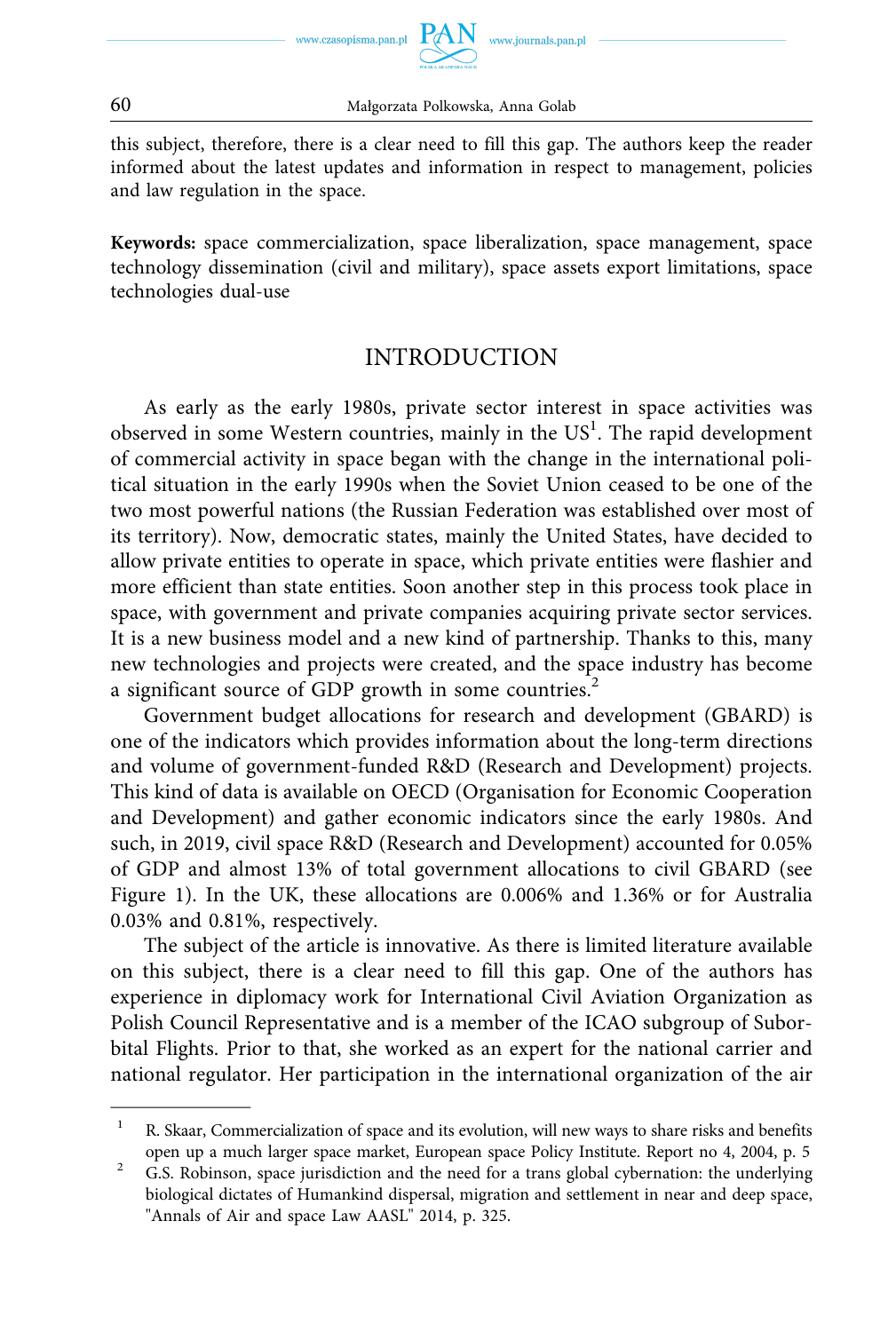

#### MANAGING THE INTERNATIONAL SPACE – THE BIG CHALLENGE AHEAD 61



**Figure 1.** Civil GBARD space programs as a share of GDP and government RD allocations (2019) Source: OECD (2020), "Main Science and Technology Indicators", OECD Science, Technology and RD Statistics (database), <https://doi.org/10.1787/data-00182-en>

and space conferences and seminars related to the topic have helped to make this article more relevant.

The subject of this article is new, and the authors keep the reader informed about the latest updates and information in respect to management, policies and law regulation in the space. The entire material included in this article comes from dedicated conferences and seminars about space business and policy organized, in particular, by COSPAR (Committee on space Research) and European space Policy Institute ESPI. Some legal documentation, such as the United Nations treaties or other EU regulations, also were used. In addition, the authors reviewed several articles, which refer to business security or safety published in international journals and own publications in this subject. Below Figure 2 summarizes the current, top published space literature in the global context. The most significant number of papers came from the US, UK and Germany.

This article is divided into the following sections: section 1 considers business and the legal environment, section 2 highlights increases in the activities of private space companies, section 3 treats about the growing importance of small satellites,



**Figure 2.** Share of the top published papers in the space literature, per country Source: Measuring the Economic Impact of the space Sector, OECD, 2020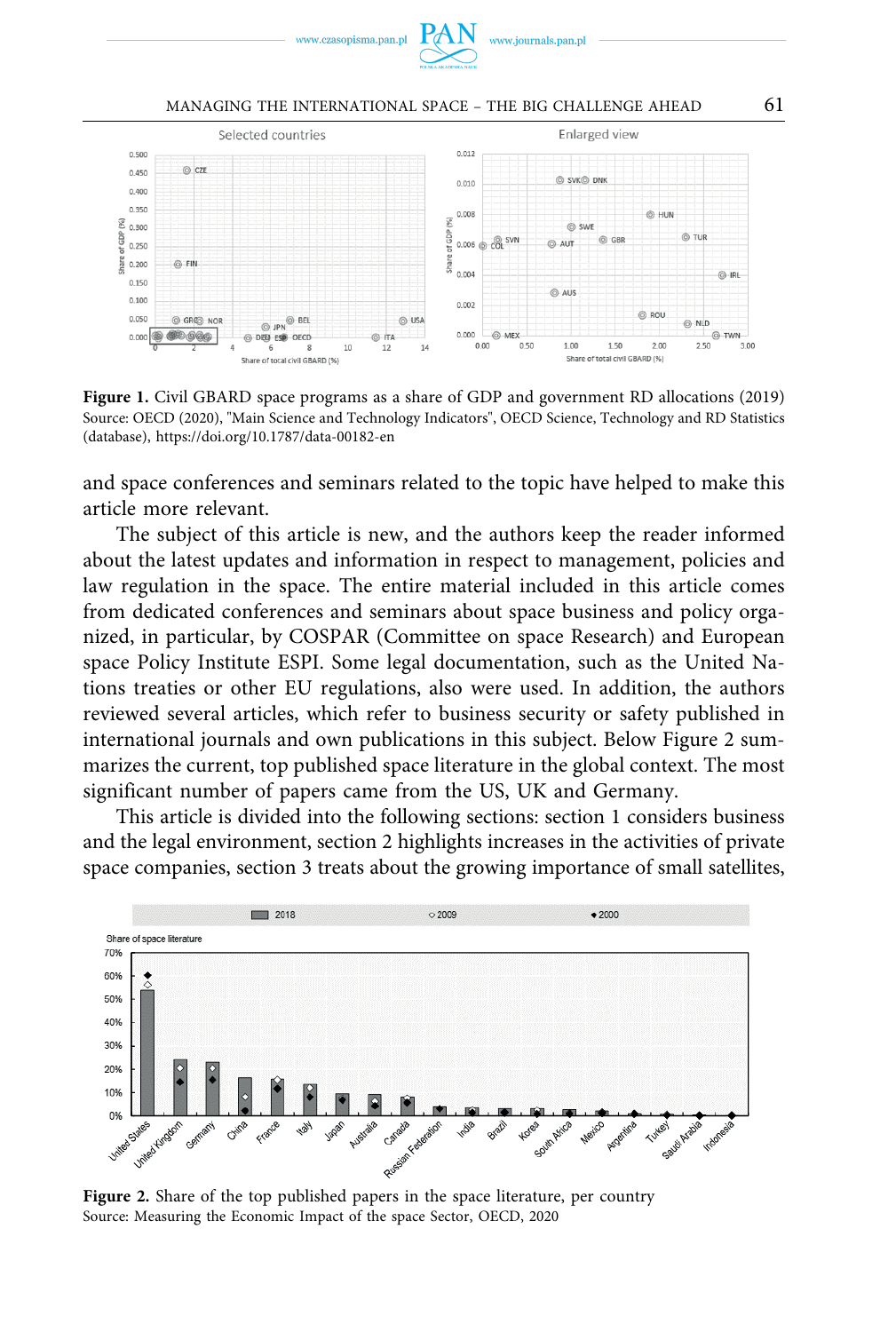

www.journals.pan.p

section 4 discuss commercialization of space in the US, section 5 focus on export control of space equipment, section 6 summarizes activities related to space resources. At the end of the article, final remarks and conclusions are presented.

### LITERATURE REVIEW AND THEORY DEVELOPMENT

### SPACE BUSINESS AND THE LEGAL ENVIRONMENT

Due to the increasing involvement of private capital and the development of technology, there is a need to explain many issues, such as the differences in interpretations of the concepts of use<sup>3</sup> and exploration, related to space. In the existing space law, treaties and common law, the principle of non-appropriation and freedom of use are strictly established. The analysis of these principles shows that in some cases, they may be contradictory. The possible conflict between use and appropriation challenges the new space law.

There is no definition of the word "use" in space law. The Treaty on the Moon 1979 gives some hints, but it was not adopted by most countries. Some of the rules are contained in the 1967 space system. The most important indication is that the use of space resources, including celestial bodies, is allowed (for example, mining or extracting space resource)<sup>4</sup>. In the absence of international regulations, some states regulate private entities through internal legislation<sup>5</sup>. Thanks to this, the idea of global cooperation between the state and private entities was born<sup>6</sup>. A good example is the regulations governing the activities of the International Space Station (ISS). 7 However, there is still a lack of sufficient legal solutions to regulate, for example, satellite operations. Facilitating satellite lifting should be international standards, independent of political conditions and equal for all, including private entities<sup>8</sup>.

In space tourism by space shuttle (RLV), crew, passengers and cargo must be safely returned. The system must be operational and checked for quality; on the other hand, it must bring certain economic benefits. To run such a business,

<sup>&</sup>lt;sup>3</sup> R. Jakhu, Introduction into the conference 3rd Manfred Lachs International Conference on New space commercialization and the law, 16-17 March 2015, Montreal, ICAO 4 K-H, Böckstiegel, Introductory remarks[in:] Research and Invention in outer space. Liability

and Intellectual Property Rights, A. Mosteshar [ed.], Dodrecht, The Netherland 1995, pp. 1-6<br>
<sup>5</sup> R. Skaar, op. cit. p. 5<br>
<sup>6</sup> J. Monserrat Filho, Why and how to define "global public interest", Proceeding of the forty-

third colloquium on the law of outer space, International Institute of space Law of Outer space

of the International Astronautical Federation, 2–6 X 2000, Rio de Janeiro, Brazil, pp. 22-32 7 A. Farand, A. Commercialization of International space Station Utilization: The European

partner's Viewpoint, "Air and space Law, ASL" 2003, Vol. XXVIII, no 2, pp. 83-88 V. Leister, M.C. Frazier, The role of national and international law in the regulation of space activities. Proceeding of the forty-third colloquium on the law of outer space, International Institute of space Law of the International Astronautical Federation, 2–6 X 2000, Rio de Janeiro, Brazil, pp. 164-167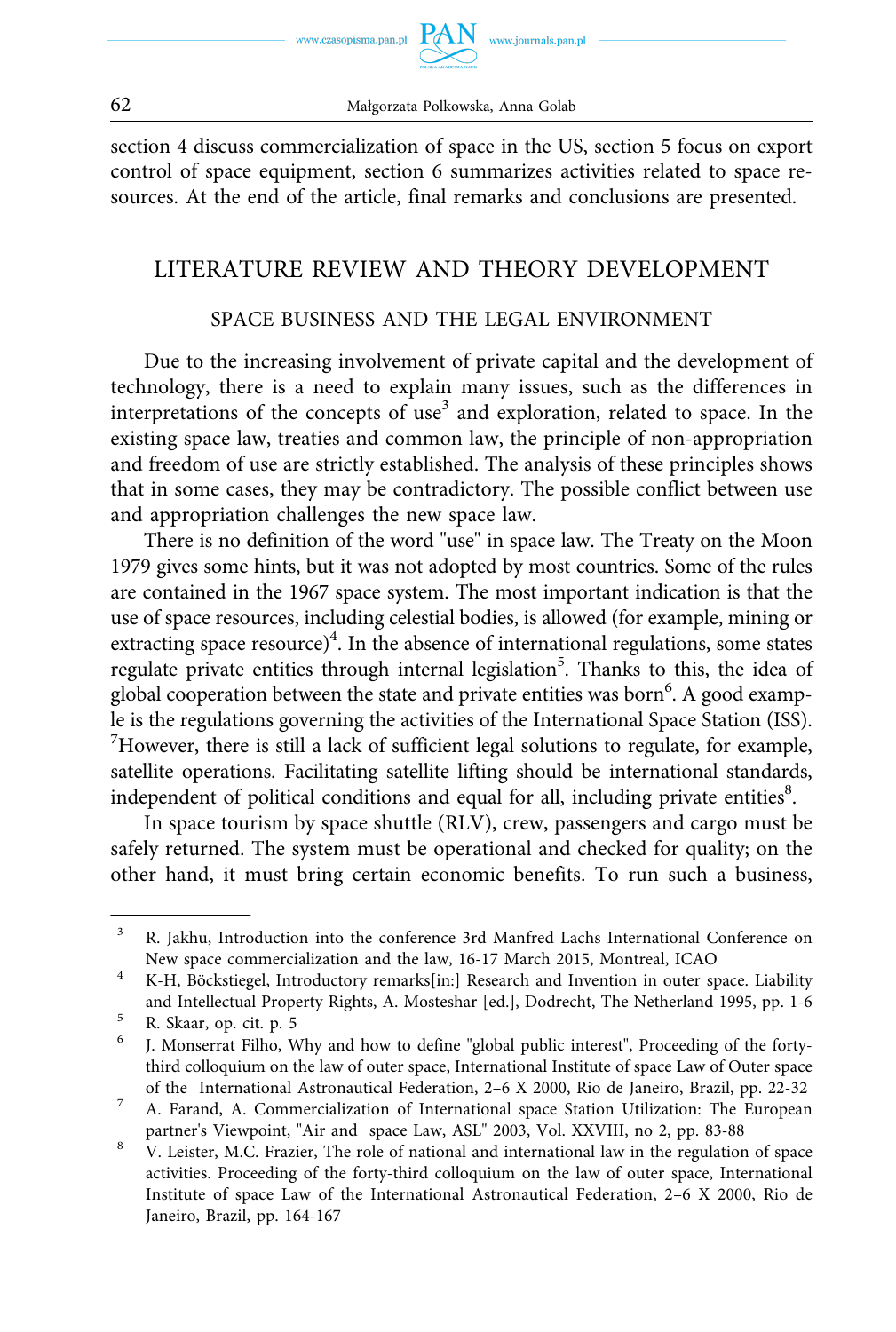however, numerous procedures are required, in particular related to transportation (ship equipment, types of routes, insurance for the crew and passengers, emergency procedures, spaceport infrastructure and the like).<sup>9</sup>

Commercialization of space activities is a natural result of the continuous development of space technology. However, commercialization causes numerous legal problems, including in connection with civil liability<sup>10</sup>. Some argue that this  $r$ esponsibility should be left to the market alone $11$ . space transportation services and telecommunications may require separate and specific international rules. Other authors believe that space flight can take advantage of the fourth and third freedoms (combined), established by the Chicago Convention in 1944 about air transport, are still used in civil aviation today. Transporting a satellite to Earth can be compared to cabotage (a satellite is considered a quasi-state territory)<sup>12</sup>.

At present, in some countries, private companies only need to obtain authorization from the state of registration to conduct their activities in space; from a legal point of view, technical and operational access to space is also free<sup>13</sup>. However, not all lawyers are supporters of excessive liberalization of activities in space<sup>14</sup>. According to them, the "international regulator" should take into account the differences of opinion and requirements of states; hence the transport laws and expansion of space activities cannot be the same for all states<sup>15</sup>. Some authors point out the need to create a new branch of space law, that is, the law dealing with commercial activities in space $16$ .

As already mentioned, back in the 1980s, the United States announced a space technology commercialization program, which included, among others, postulates to ensure favorable conditions for the development of private companies, a continuation of exploration and discoveries, limiting the risk and restrictions

<sup>9</sup> W.A. Gaubatz, International Certification for Commercial Reusable space Transportation, [in:] space law – General Principles, R.S. Jakhu (ed.), Institute of Air and space Law, University McGill, Montreal 2007, Vol. II, pp. 51-57<br><sup>10</sup> H. Qizhi, Certain legal aspects of commercialization of space activities, "Annals of Air and

space Law" AASL, 1990, Vol. XV, pp. 333-342<br><sup>11</sup> P.D. Bostwick, Liability of aerospace manufacturers: MacPherson v. Buick Sputters into the

space age, "Journal of space Law" JSL, 1994, Vol. 22, no 1-2, pp.75-96<br><sup>12</sup> L. Ravillon, Droits des contrasts spatiaux: quelques thèmes récurrents, "Revue Française de

Droit Aérien" RFDAS, 1998, no 2, pp. 61-62<br><sup>13</sup> H. Wassenbergh, The art of regulating international air and space transportation, an exercise

in regulatory approaches to analyzing air and space transportation, "Annals of Air and Space Law" AASL 1998, Vol. XXIII, pp.201-229<br><sup>14</sup> A. Kerrest, Launching spacecrafts from the sea and the Outer Space Treaty. [in:] Le droit de

l'espace et la privatization des activites spatiales, A. Kerrest [ed.], Paris 2003, pp.16-21 15 H. Wassenbergh, Access of private entities to airspace and outer space, "Annals of Air and

space Law" AASL, 1999, Vol. XXIV, pp. 311-331<br><sup>16</sup> P.A. Salin, Orbites, fréquences et asteroïdes a l'heure de la commercialization des activités

spatiales (vers une appropriation graduelle du patrimoine de l'espace?), "Annals of Air and Space Law" AASL 2001, Vol. XXVI, pp. 179-195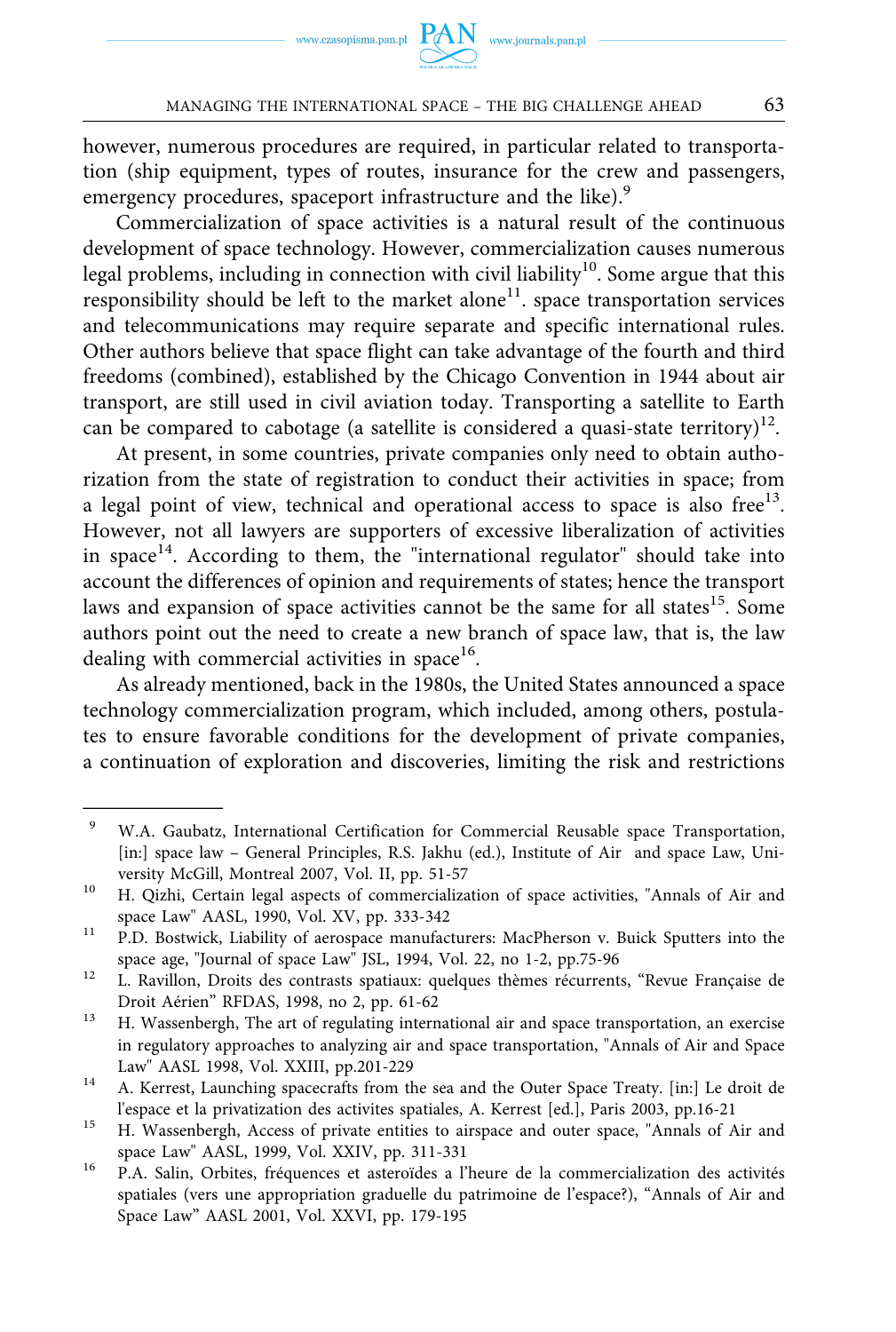imposed on space technologies. Many American researchers even believe that US space companies should be allowed to circumvent some regulations until they themselves create the appropriate regulations for space operations.<sup>17</sup>

For the time being, however, jurisdictional issues remain a serious concern for private parties. The concept of responsibility for activities inconsistent with the principles of international law, including the activities of private entities, and the responsibility of the state for damages caused by space objects, including private operators, is becoming a fundamental problem in international space law. States are therefore forced to take internal measures, to monitor and control the activities of private entrepreneurs. Therefore, cooperation between international and national legislation is necessary.

States controlling private enterprises should have the legislative mechanisms needed to establish a licensing and monitoring regime and a system of sanctions. It seems that international law should be left to define the parameters and the scope within which such control of private enterprises should take place. States should be able to decide in which categories private companies should operate<sup>18</sup>. Many countries have introduced laws favoring commercialization in their national law. They include European Union countries and others, such as Australia, which in the Act of 1998 provided protection for the activities of the private space sector<sup>19</sup> or the US, which in the Act of 1984, amended in 1988, introduced certain powers for the private sector<sup>20</sup>.

In the commercialization process, apart from ensuring safety and the correctness of operational procedures, what matters is the economic factor (i.e. profitability). Likewise, it is crucial for an appropriate government authority to be authorized to issue commercial spaceports and commercial operating licenses based on an assessment of the operators' ability to ensure public safety and to protect property and the environment. A spaceport is not defined by international law or by US domestic law. In the Oxford dictionary, the term denotes the place from which spacecraft are disembarked, take-off and land. Each spaceport must be adequately equipped and have appropriate facilities. The interests of all parties involved must be protected. Below Figure 3 presents the global map of active, inactive and orbital human launch spaceports.

<sup>&</sup>lt;sup>17</sup> P.S. Dempsey, Overview of the United State Space Policy and Law [in:] National Regulations on Space Activities. R.S. Jakhu (ed.), Dordrecht, Heidelberg, London, New York, 2010, pp. 374- 403<br><sup>18</sup> F.G. von der Dunk, Public space law and private enterprise, [in:] Space Law – General

Principles, R.S. Jakhu (ed.), Institute of Air and Space Law, University McGill, Montreal, 2007, Vol. II, pp.47–471 2007, Vol. II, pp.47–471 2007, Vol. II, pp.47–471  $\mu$  R.J. Lee, The liability convention and private space launch services- domestic regulatory

responses. "Annals of Air and Space Law" AASL 2004, Vol. XXXI p.57-87 20 Ch. W. Stotler, International and US national laws affecting commercial space tourism: how

ITAR tips the balance struck between international law and the CSLAA (Commercial Space Launch Amendment Act), "Journal of Space Law" JSL, 2007, Vol. 33, no 1, p.268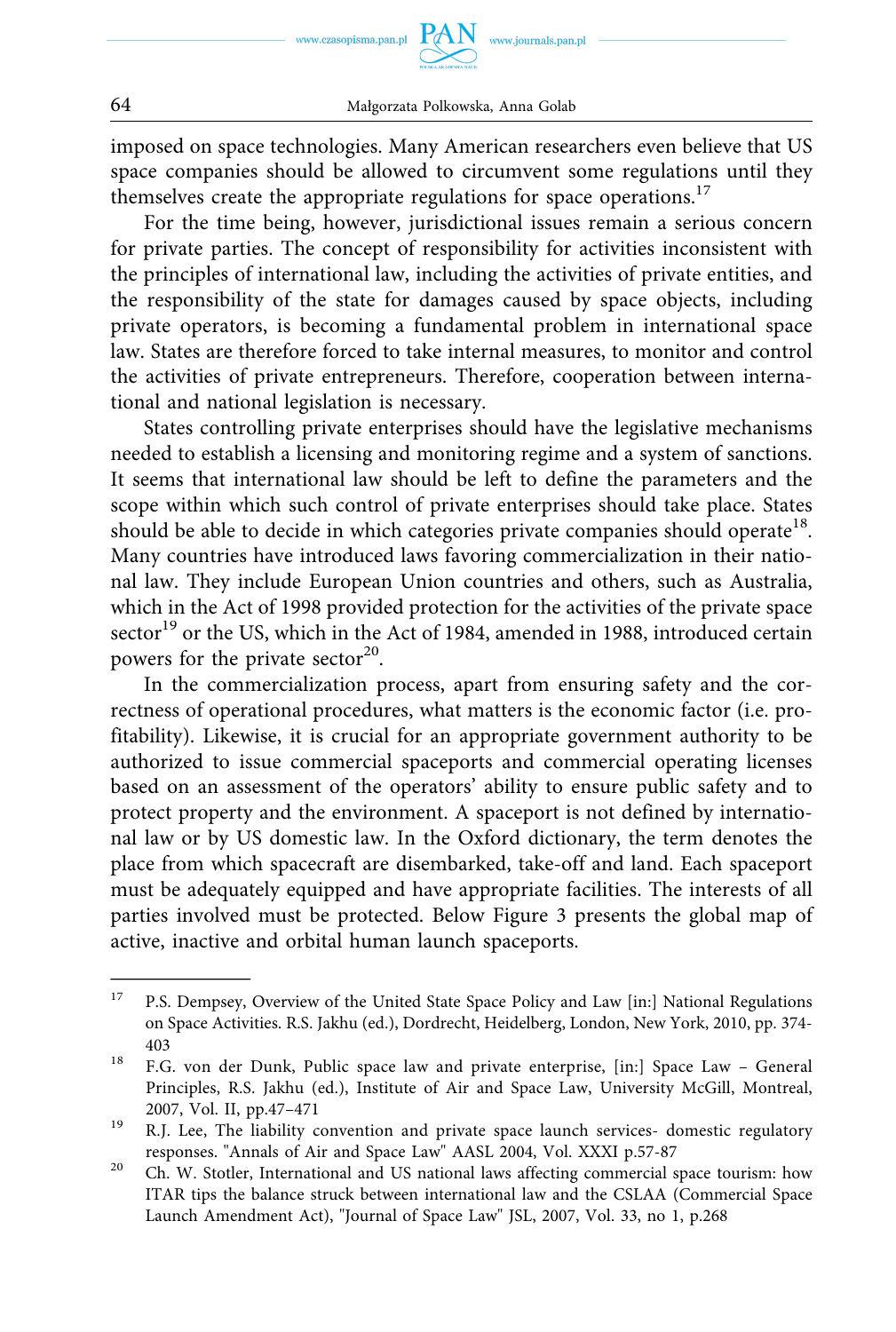www.czasopisma.pan.pl



MANAGING THE INTERNATIONAL SPACE – THE BIG CHALLENGE AHEAD 65



**Figure 3.** Currently operating spaceports, 2020 Source: Thomasa G. Roberysa World Spaceports (2020), [https://aerospace.csis.org/data/spaceports-of-the](https://aerospace.csis.org/data/spaceports-of-the-world/)[world/](https://aerospace.csis.org/data/spaceports-of-the-world/) 

In the US, spaceports were initially used only for military purposes, but with time, they also came into private hands. Government spaceports that undertake commercial activities must comply with registration and licensing requirements, as do commercial spaceports (government ports performing government functions are not subject to these regulations). spaceports can be classified as terrestrial or off-Earth<sup>21</sup>.

#### INCREASE IN THE ACTIVITIES OF PRIVATE SPACE COMPANIES

Thanks to the favorable position of some countries, many private companies developed rapidly. Good examples of newly established companies are Nanoracks, Skybox or Made In Space. These new companies were operating with older capital of Bigelow Aerospace, Blue Origin, SpaceX or Virgin Galactic, and older companies using new technologies, such as Orbital Sciences, Boeing or Lockheed Martin. In addition, there are alliances between newer and older market players such as Stratolaunch & Blue Origin in partnership with United Launch Alliance or entrepreneurs who do not deal with space on a daily basis<sup>22</sup>.

The below Figure 4 provides information about selected economic state sectors that benefit from space programs (GBARD), including transport, defense and security or energy and more; whereas Figure 5 highlights types of effects

<sup>&</sup>lt;sup>21</sup> M.C. Mineiro, Law and regulation governing US commercial spaceports: licensing, liability, and legal challenges. "Journal of Air Law and Commerce" JALC, 2008, Vol. 73, no 4, p. 760<br><sup>22</sup> R. Jakhu, Introduction into the conference 3rd Manfred Lachs International Conference on

New Space commercialization and the law, 16-17 March 2015, Montreal, ICAO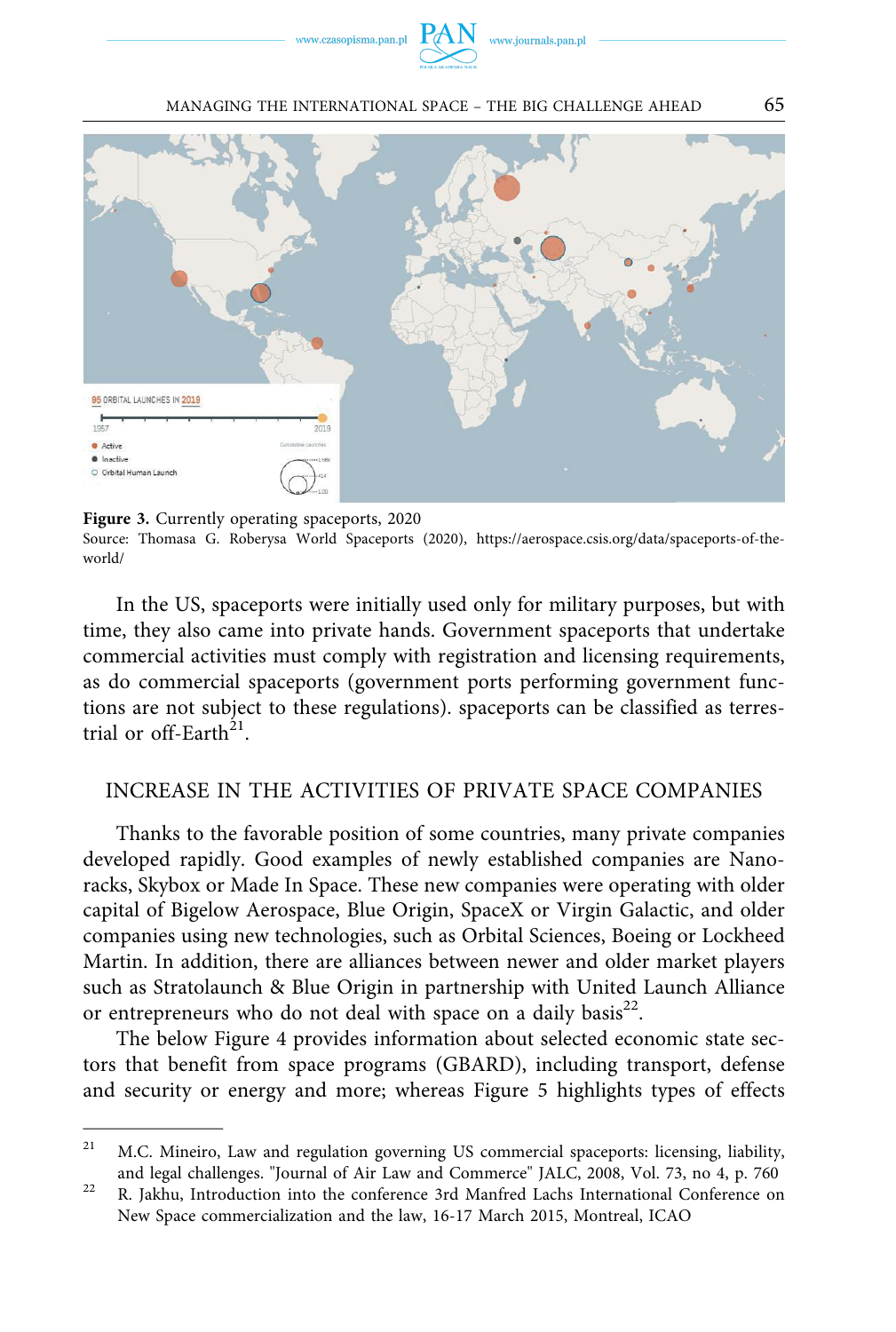

66 Małgorzata Polkowska, Anna Golab



**Figure 4.** Selected economic sectors that benefit from socio-economic effects derived from space investments (share of total occurrences identified in the literature, 1972-2018) Source: Measuring the Economic Impact of the Space Sector, OECD, 2020





Source: Measuring the Economic Impact of the Space Sector, OECD, 2020

derived from space investments in the world, and this refers to commercial revenues, employment, or social welfare.

Not all activities are already regulated by national law. Even in the United States, not all entrepreneurs know which authority is responsible for issuing appropriate permits for the operation of certain "space companies" and which for overseeing them<sup>23</sup>. The intensification of activities in space (civil and military) requires, first of all, the allocation of more and more funds by states. The pu-

<sup>&</sup>lt;sup>23</sup> M.C. Mineiro, Regulatory uncertainty for non-traditional commercial space activities 3rd Manfred Lachs International Conference on New Space commercialization and the law, 16- 17 March 2015, Montreal, ICAO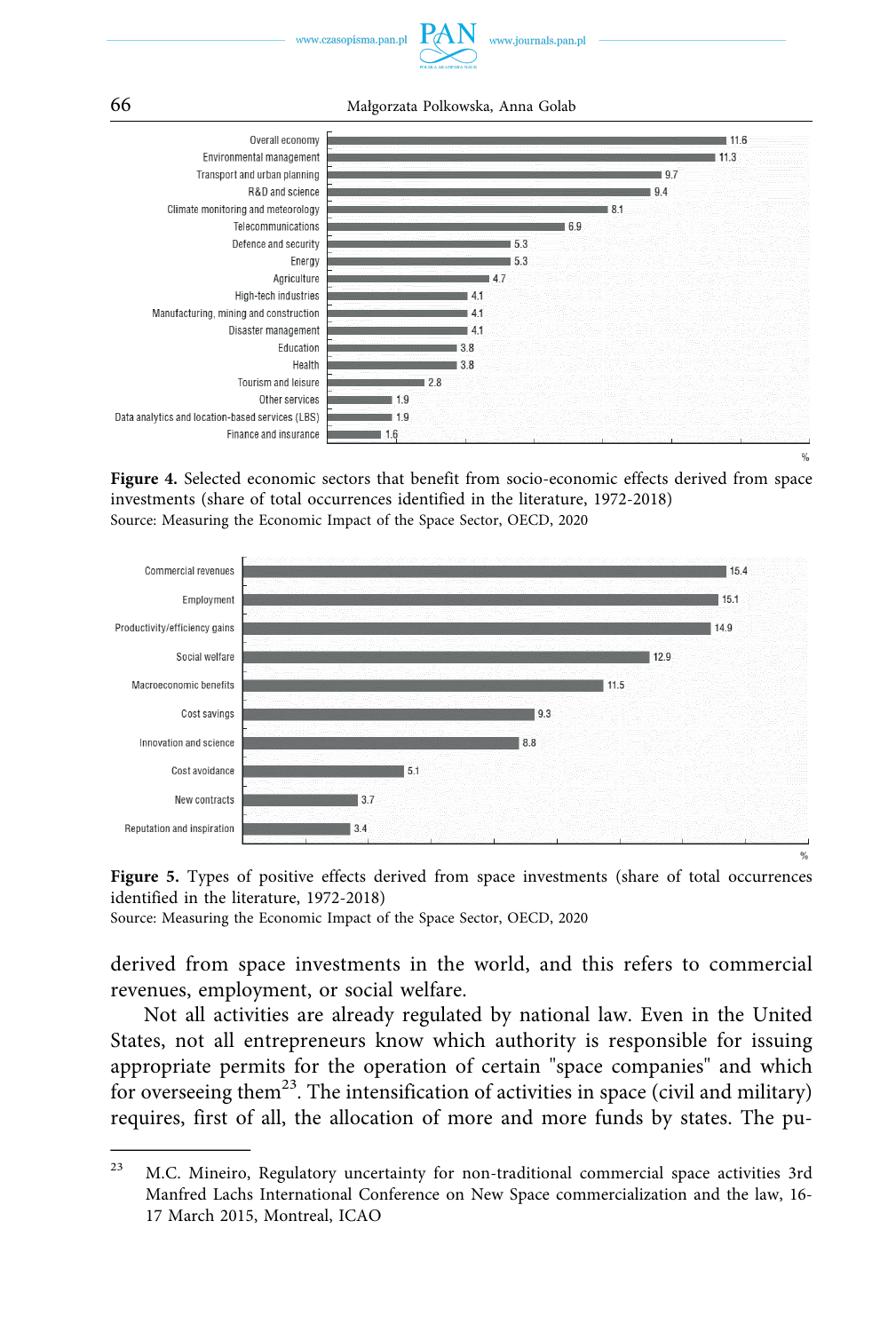

blic has relatively the best information on the funds allocated by states for civil space activities. The United States planned the largest budget for civil and defence activities in space in 2019 (\$74.48 billion). Japan and Chinese budgets were smaller and constituted only 4.78% and 1.34%, respectively, of the US budget. Among other countries, significant budgets have been adopted by the European Union countries: Germany, the UK and Italy – in total 7.53 billion USD (which constituted approximately 10% of the US budget)<sup>24</sup>.

To represents the estimated measures for government space budget spending, the ratio of space budget to the national GDP (Figure 6) has been created. In 2019, the US budget accounted for 0.35% of national GDP, followed by Germany (0.08%), China (0.08\$), turkey (0.07%) and Japan (0.07%).



**Figure 6.** Government space Budget estimates for 2019

Source: OECD (2020), "Main Science and Technology Indicators", OECD Science, Technology and RD Statistics (database), <https://doi.org/10.1787/data-00182-en>

This US financial advantage over the rest of the world resulted not only from the increased tax burden on its citizens but above all from the innovation of the US space industry.

US space expenditure is accounted for 0.224% of the national income, which is almost twice as much as in France, and more than twice as much as in the

<sup>&</sup>lt;sup>24</sup> OECD (2020), "Main Science and Technology Indicators", OECD Science, Technology and RD Statistics (database), <https://doi.org/10.1787/data-00182-en>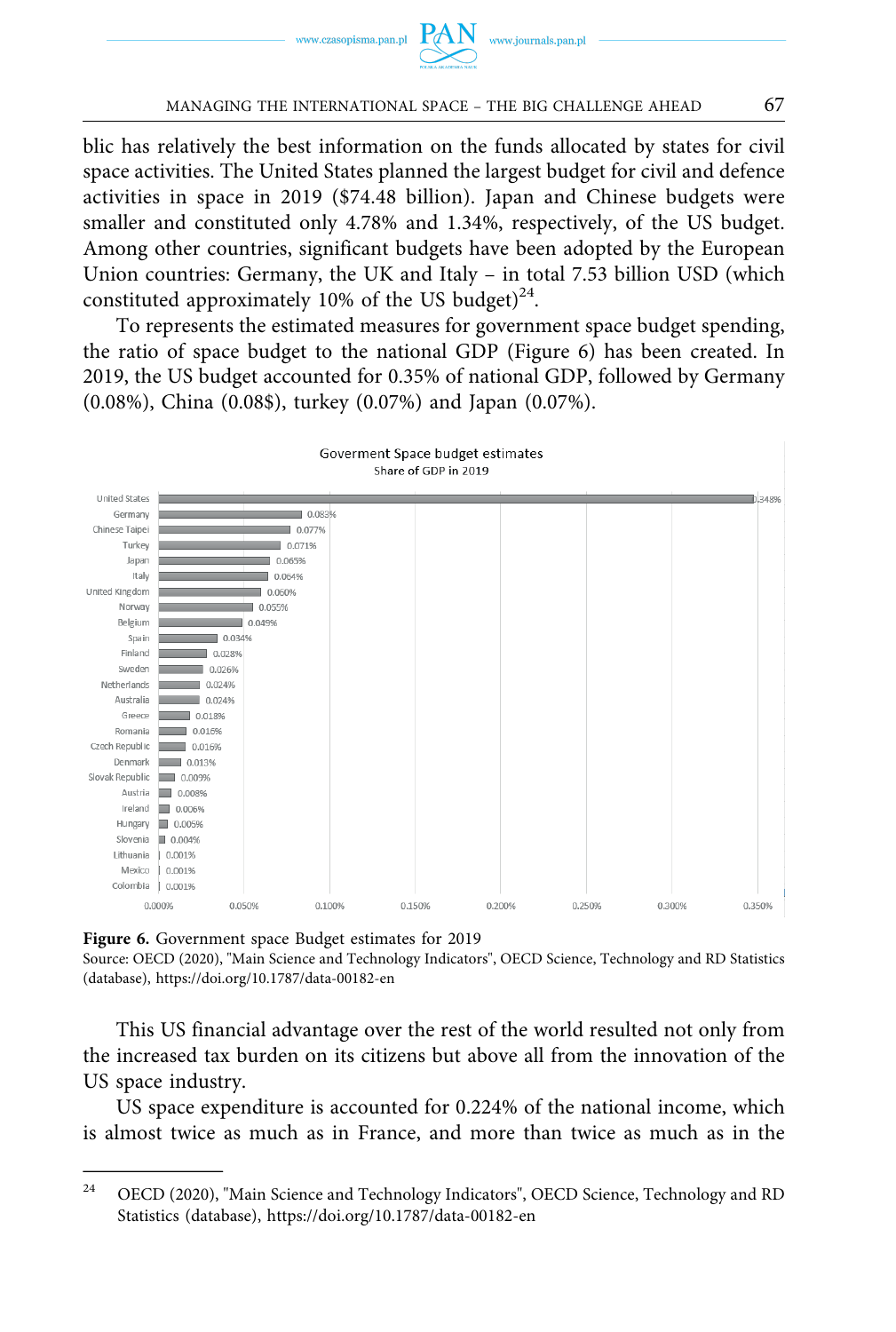



68 Małgorzata Polkowska, Anna Golab

Russian Federation. Relatively low expenditure for this purpose was anticipated by Great Britain – more than twice less than for India. It can be seen that the US economy allocates (in percentage) less than twice as much from its national product as France. Still, thanks to the leading technology and organization of work, it obtains more than sixteen times more funds than this country. Even worse results are obtained by the Russian Federation, which allocates more than two times less national income to the space economy than the United States but obtains almost 28 times fewer funds from these investments than the United States. In 2017, the largest expenditure on space activities per capita was to be: 133.20 USD in the USA, almost 41USD in France (i.e. over three times less than in the USA), in the Russian Federation 10.21 USD, and China – 5.76USD.

The increase in financial outlays for space purposes has resulted, among others, to a rise in the number of satellites launched and other space devices (refer to Figure 7). In 2017, the largest number of satellites was launched by the USA (154), followed by India and Russia. The largest number of this type of devices was launched by private companies 289 fires (i.e. 61.3%), while state- -owned companies recorded 80 fires, (i.e. 27.7%). State-owned companies seem to have launched more satellites, and private companies have launched fewer satellites, and the number of military satellites appears to be understated<sup>25</sup>. As of March 31, 2019, the number of operational satellites was 2,062, of which the United States accounts approximately for 47.3% of all satellites, ahead of European countries (14.9%) and China (14.5%). Other entities own about 19.5% of these devices. Most of the satellites are in the orbits, such as LEO (approx. 65%) and GEO (approx. 27%); while the largest number of satellites is used in communication (approx. 37.5%) and Earth observation (approx. 37.2%).



**Figure 7.** Satellites launched between 1957 and 2018 Source: Measuring the Economic Impact of the space Sector, OECD, 2020

<sup>&</sup>lt;sup>25</sup> E. Burger, G. Bordaccini, Yearbook on Space Policy 2017. Security in Outer Space: Rising Stakes for Civilian Space Programmes. Edited by the European Space Policy Institute, Cham, Switzerland, 2019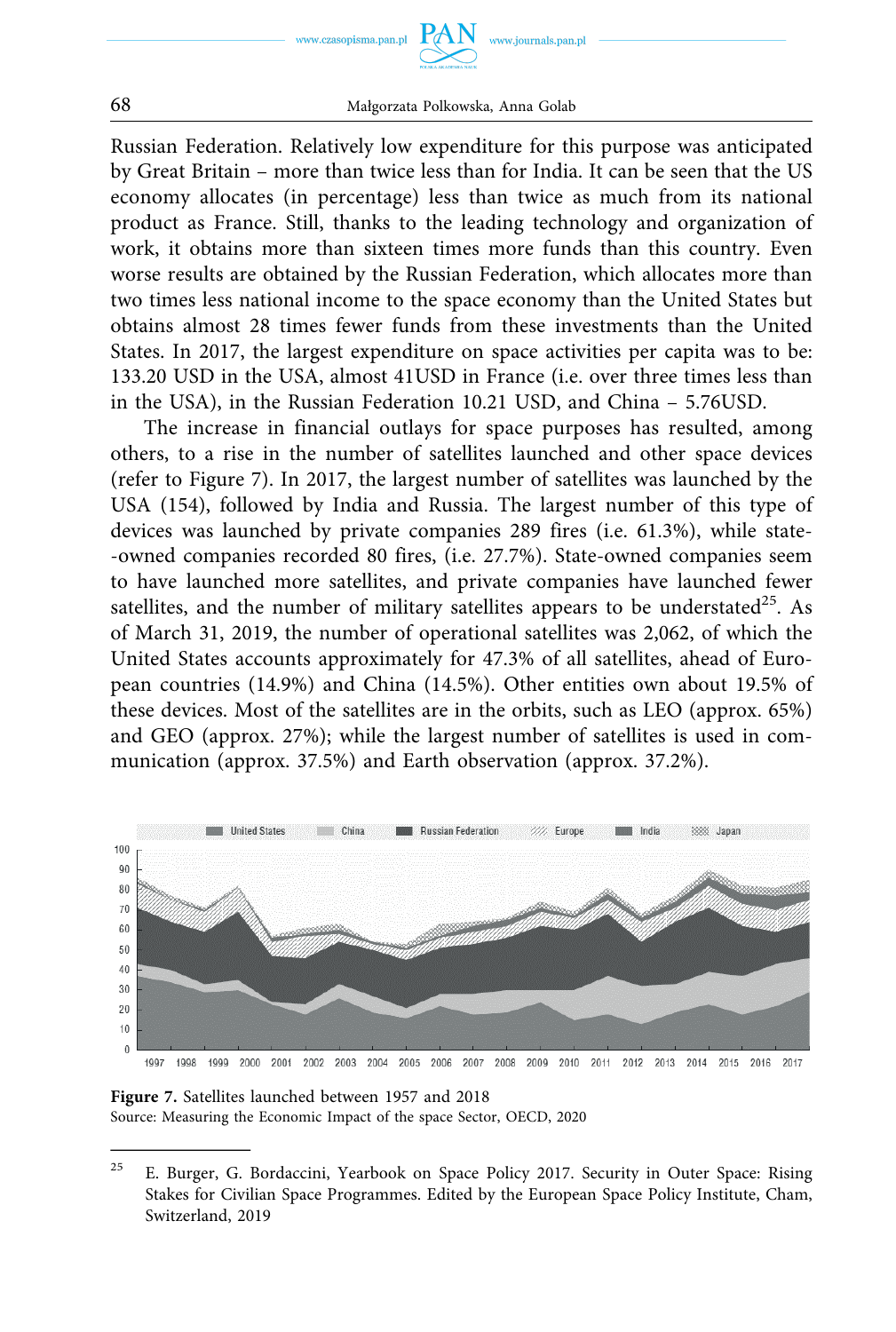Currently, a characteristic feature of large space projects is not only the cooperation of many companies and people from many countries but also the longtime of their implementation. Nevertheless, their results are very favorable, for example, from an economic point of view. For example, the European GA-LILEO (Copernicus) program for monitoring earth disasters (land, sea and air) offers the potential to create up to 85,000 new jobs. Other projects also contribute to faster development. enterprises engaged in activities in space<sup>26</sup>.

#### THE GROWING IMPORTANCE OF SMALL SATELLITES

In recent years, small satellites have played an increasing role; According to the calculations of the international consulting company Euroconsult, about 500 small satellites worth about USD 7.4 billion are planned to be launched in the next 5 years. The mini-satellites weigh less than 1000 kg, micro – less than 100 kg, nano -10 kg and pico -1 kg (refer to Table 1). There are also satellites called cube sats in the shape of cubes with the parameters of 10x10x10x10 cm and weighing from 10 to 100 grams. These satellites land mainly in lower orbits, usually without fuel. However, they have different applications and structures, are more or less complex, have different radio frequencies, and use different types of frequency technology. They are used by a number of entities (private companies, governments and their agencies, armed forces, universities, research centers, and even private individuals). Small satellites are used in both rich and developing countries. They can be launched even by small devices from the surface of the Earth, sea, air or space<sup>27</sup>.

Source; E. Burger, G. Bordaccini, Yearbook on Space Policy 2017. Security in Outer space: Rising Stakes for Civilian Space Programs

Small satellites offer many possibilities to use space for various purposes. They are the main tool in the development of space commercialization and at the same time, a challenge to the existing international treaties and national regulations. In addition, some authors believe that new space regulations are needed for the safe conduct of private economic activities, but not the so-called soft law because it is not strong enough. The importance of cooperation between states in areas such as space management or environmental protection is also underlined<sup>28</sup>. Table 2 provides some information in reference to the number of satellites produced and launched by selected companies, such as CAST, Airbus or Lockheed Martin.

<sup>&</sup>lt;sup>26</sup> European Space Policy Institute "ESPI", Report 71, Towards a European Approach to space Traffic Management- Full Report. Published January 2019, [ed.]European Policy Institute (ESPI), Vienna, Austria, p. 15 27 A. Cazenave, Monitoring Sea Level Change from Space, "Space Research Today", 2019, August,

no 205, p.49<br><sup>28</sup> K. Uwe Schrogl, Regulations for future space traffic control and management, [in:] J. Pelton

and R. S. Jakhu, Introduction to space safety regulations and standards, Nidjihof, the Netherland 2010, pp. 303-308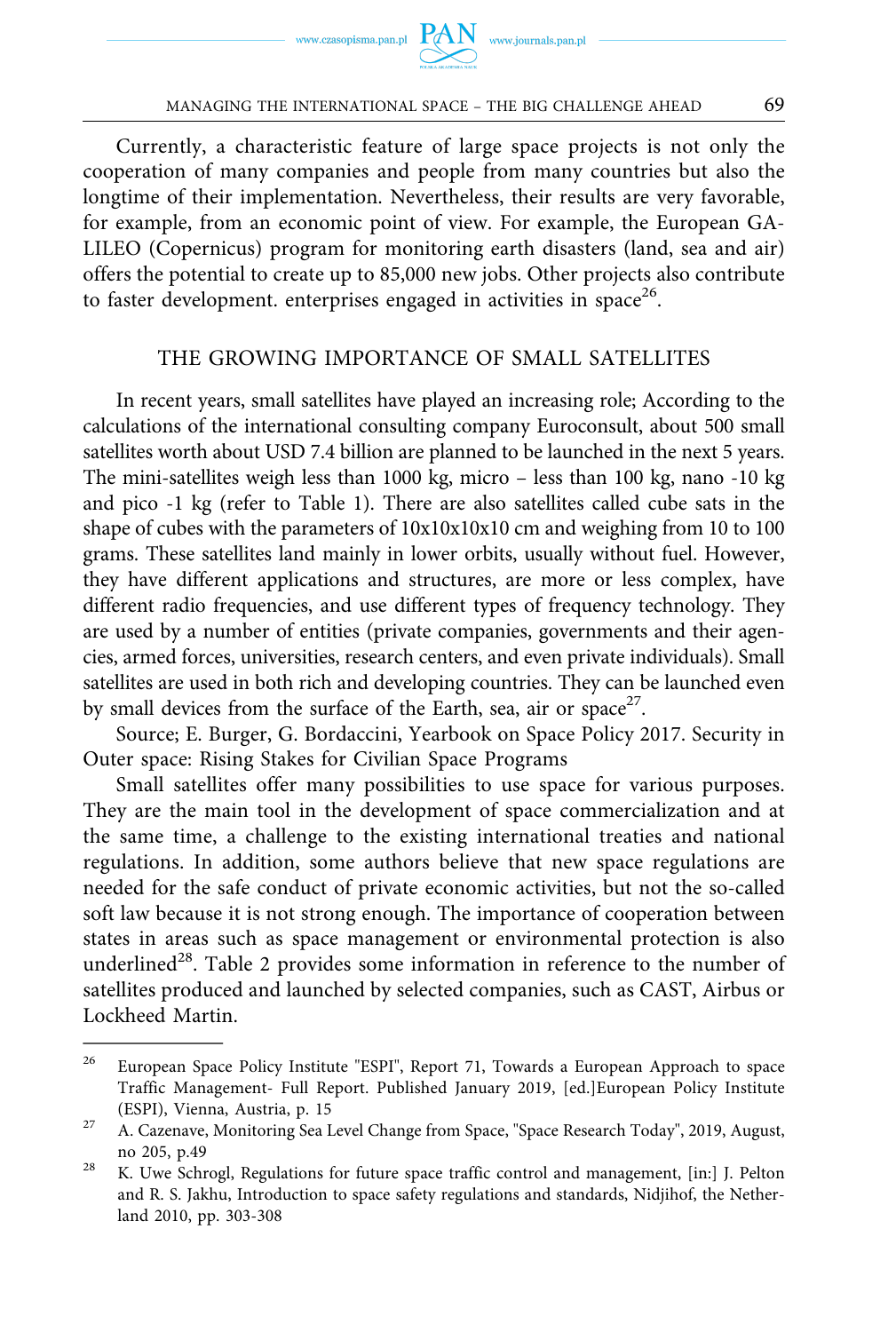

| type of<br>satellite | number<br>of satellites<br>launched | Percentage | average<br>satellite<br>weight<br>in kilograms | Total mass<br>of satellites<br>in kilograms |
|----------------------|-------------------------------------|------------|------------------------------------------------|---------------------------------------------|
| Nano                 | 288                                 | 61.1%      | 4.3                                            | 1,238                                       |
| Micro                | 30                                  | 6.4%       | 43.3                                           | 1,300                                       |
| Mini                 | 29                                  | 6.2%       | 266.6                                          | 7,732                                       |
| Large                | 124                                 | 26.3%      | 3149.1                                         | 390,483                                     |
| Total                | 471                                 | 100%       | 850.9                                          | 400,754                                     |

# Table 1. Types of satellites launched in 2017

Source; E. Burger, G. Bordaccini, Yearbook on Space Policy 2017. Security in Outer space: Rising Stakes for Civilian Space Programs

The production and operation of small satellites are cheaper; therefore, private entities have undertaken to manufacture and launch them. The problem, however, is that manufacturers of small satellites are not very experienced and government regulators are used to large facilities. Hence the need to introduce into national law provisions relating to small satellites, including their insurance, development of registration rules<sup>29</sup>, environmental protection (including the disposal of residues)<sup>30</sup>. These principles should be balanced<sup>31</sup>. Financial issues or risk minimization would be less flexible $3<sup>2</sup>$ . It is also related to the problem of the end-of-life predictability of the satellites. Large satellites can operate for several years (and the modernized technologies will be able to reach even several dozen

70 Małgorzata Polkowska, Anna Golab

<sup>&</sup>lt;sup>29</sup> N. Palkovitz, Small satellites and developments in space law; International Air and space Law

Conference, Gdańsk, Poland. November 15 2013<br><sup>30</sup> I. Marboe, K. Trunmuller, Small satellites and small states: new incentives for national space legislation, "Journal of Space Law", JSL, 2012, Vol. 38, no 2, p.318<br><sup>31</sup> S. Freeland, New space, small satellites and law: finding a balance between innovation, a chan-

ging space Paradigm and Regulatory Control, 3rd Manfred Lachs International Conference on

New space commercialization and the law, 16-17 March 2015, Montreal, ICAO<br><sup>32</sup> M. Othman, A. Matas, 3rd Manfred Lachs International Conference, 16-17 March 2015, Montreal, ICAO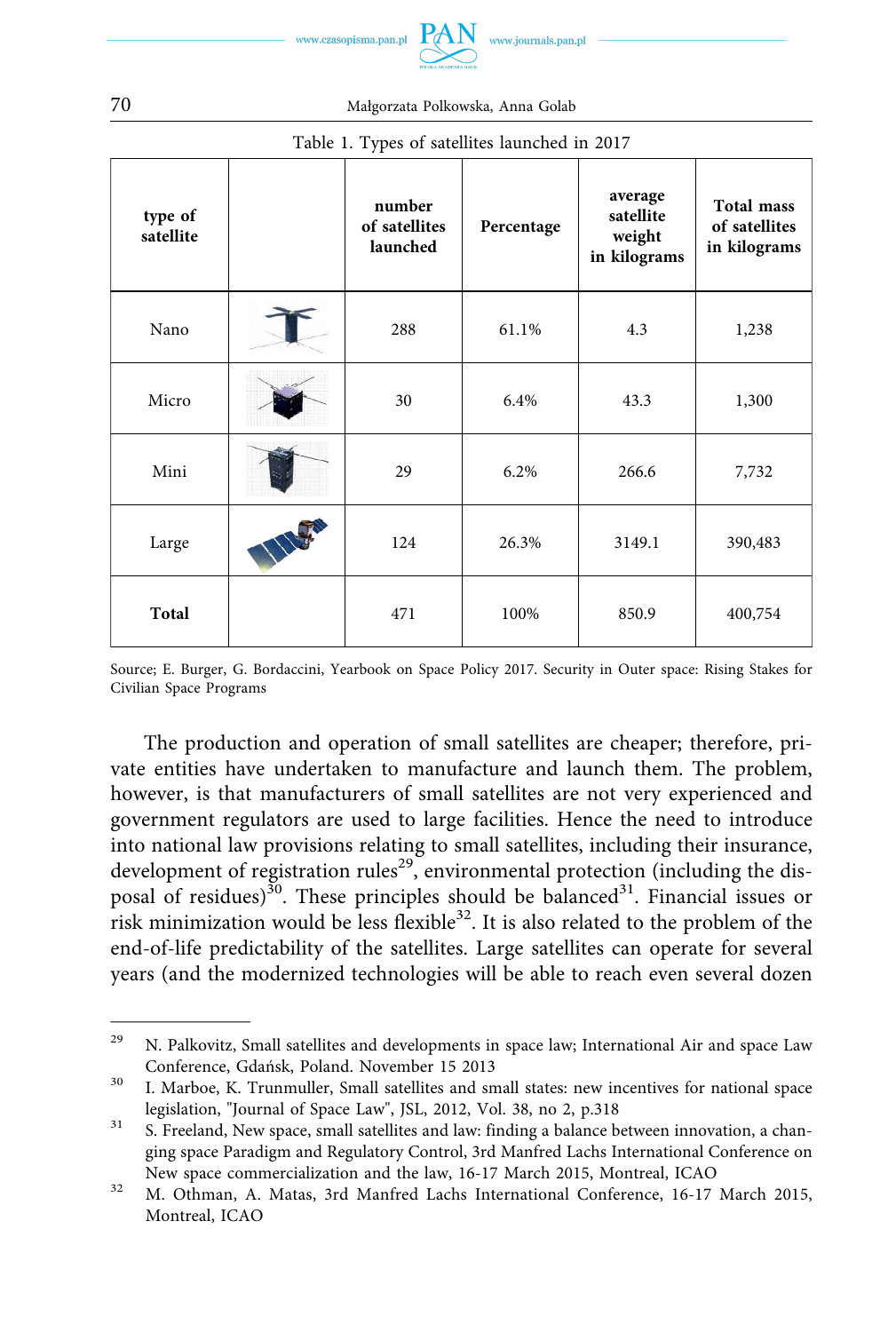www.czasopisma.pan.pl

| Table 2. Number of satellites produced by selected companies and launched in 2017 |                                               |         |                     |                           |                    |                 |  |  |
|-----------------------------------------------------------------------------------|-----------------------------------------------|---------|---------------------|---------------------------|--------------------|-----------------|--|--|
| Company name,                                                                     | Number of satellites<br>produced and launched |         | Military<br>purpose | Civil-<br>govern-<br>ment | civil-<br>military | Commer-<br>cial |  |  |
| country, region                                                                   | Number                                        | Percent | only                | missions                  | missions           | purposes        |  |  |
| CAST, China                                                                       | 10                                            | 9.6     |                     | 6                         | $\overline{2}$     | $\overline{c}$  |  |  |
| Airbus, Europe                                                                    | 7                                             | 6.7     |                     | 3                         |                    | 4               |  |  |
| Thales Alenia<br>space, Europe                                                    | 45                                            | 43.3    |                     |                           |                    | 45              |  |  |
| ISRO, India                                                                       | 8                                             | 7.7     |                     | 7                         | 1                  |                 |  |  |
| Mitsubishi Electric,<br>Japan                                                     | 5                                             | 4.8     |                     | 4                         | 1                  |                 |  |  |
| ISS Resztniew, Russia                                                             | 1                                             | 0.1     |                     | 1                         |                    |                 |  |  |
| Boenig, USA                                                                       | 10                                            | 9.6     | 4                   | 1                         |                    | 5               |  |  |
| Lokheed Martin,<br><b>USA</b>                                                     | 3                                             | 2.9     | 3                   |                           |                    |                 |  |  |
| Orbital ATK, USA                                                                  | $\mathfrak{D}$                                | 1.9     |                     | 2                         |                    |                 |  |  |
| space Systems Loral                                                               | 13                                            | 12.5    |                     |                           |                    | 13              |  |  |
| Total                                                                             | 104                                           | 99.1    | 7                   | 24                        | 4                  | 69              |  |  |

| MANAGING THE INTERNATIONAL SPACE - THE BIG CHALLENGE AHEAD |  |
|------------------------------------------------------------|--|
|                                                            |  |

years), smaller ones – they only operate for a few years. A new challenge is also to regulate, in the case of small satellites, the issue of freight transport, which is of interest to an increasing number of private companies<sup>33</sup>.

Small satellites are cheap and can be built even by students or non- -governmental organizations with a lower budget. Over the 4 years (2010-2014), the number of nano- and micro-satellites increased by 37.2% per year. In recent years, more and more companies, mainly in North America and Europe, declare their interest in such launches. Small satellites can pose a threat to existing technologies as they serve a new market segment and are cheaper to operate. Large companies must take into account the new challenges and threats posed by new players and incorporate these innovations into their programs. It is possible that new technologies, due to their low cost, will threaten banks, insurers and investment funds $34$ .

For the time being, however, insurance matters for commercial companies (launching large or small satellites) have not been included in the space law. As the 1972 Liability Convention in principle applies only to space activities of states and international intergovernmental organizations; it is also imprecise and

<sup>33</sup> M. Buzdugan, Satellite financing through hosted payloads: benefits and challenges, "Air and space Law" ASL. 2011 Vol 36, no 2, pp.139-160<br><sup>34</sup> L. Rapp, V.D. Santos, A. Martin, Entering a New Space era; what might be expected from

Satellite Miniaturisation? 3rd Manfred Lachs International Conference on New Space commercialization and the law, 16-17 March 2015, ICAO, Montreal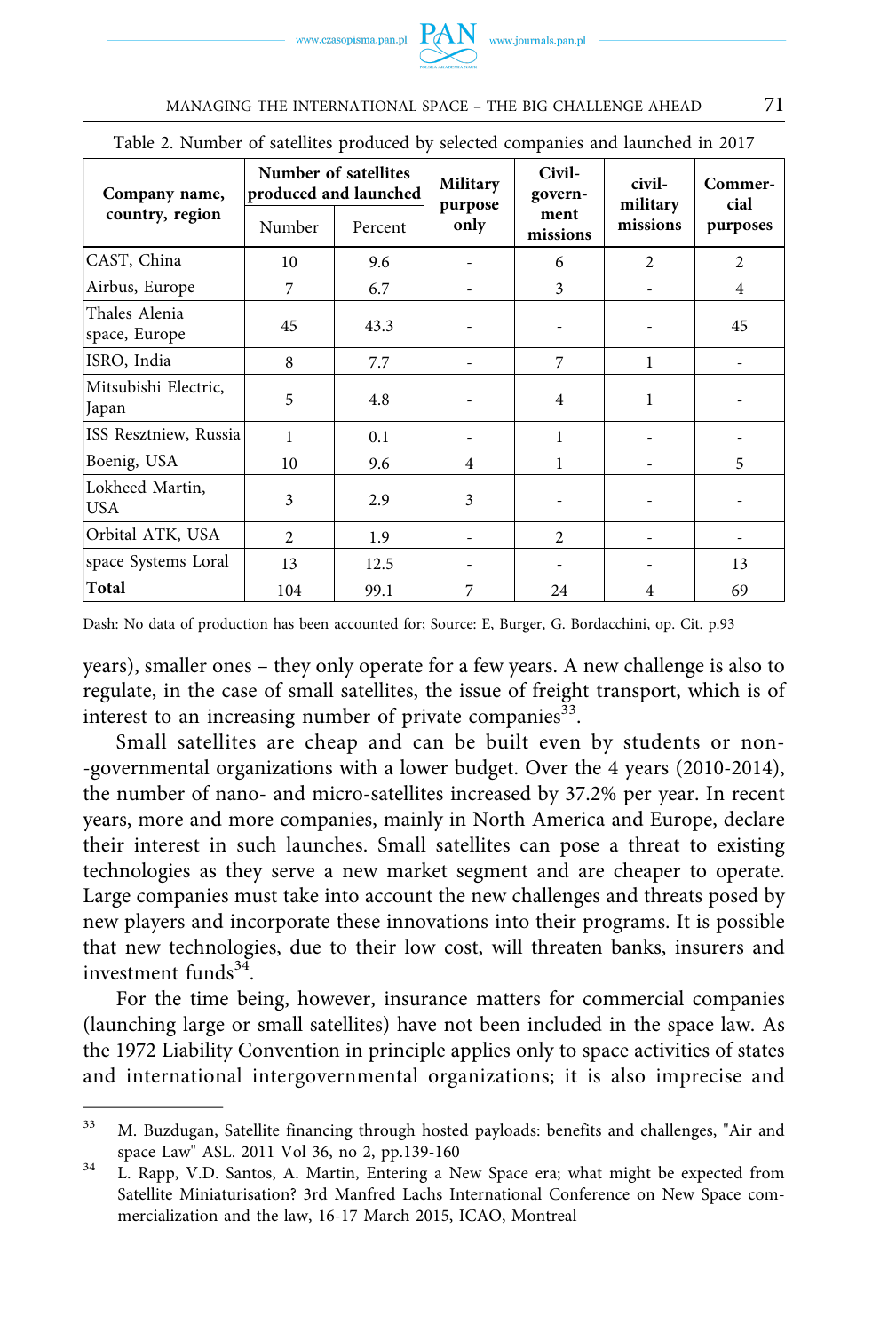



#### 72 Małgorzata Polkowska, Anna Golab

unclear. In this situation, many private space companies insure their activities in well-known companies with great traditions. For example, Lloyd's has been insuring all communication risks for several hundred years and has been operating in the space field for the last 30 years. During this period, the company raised \$4.2 billion in contributions from various entities and paid out \$3.4 billion to customers. In recent years, an increase in the number of insured entities and a decline in insurance rates have been noticeable. The average cost of insurance (start-up and annual stay in orbit) is about 10% of the value of the insured cargo; the orbital satellite's insurance premium is approximately 0.5% of the insurance value $35$ .

Small satellites are usually used to test new products, reducing the risk of mission failure. They are treated as "space objects" in accordance with international rules; however, in practice, they are excluded from the scope of these rules. Nanosatellites will be more and more popular in the future (they can also be used in commercial missions). The most significant risk for them is the possibility of a collision, as they cannot be maneuvered and may be left as space debris. The satellite operator receives the data from him and can send it to a certain level but cannot change the orbit. This raises questions about possible collisions with other objects in lower orbit, but so far nothing has happened. Nanosatellites usually burn when they enter the Earth's atmosphere.

Moreover, the cost reduction factor is crucial at the current times. The below Figure 8 clearly showing the decreasing costs of satellite or space vehicle production and successfully launched. Each circle represents the estimated cost per kilogram in the spread of the past sixty years.

For now, the issue of nanosatellites is treated differently in different countries; in many cases, national legislation has legal loopholes and divergences. For example, under Dutch law, small satellites are exempt from space activities, while under Belgian law they are covered by national law. Under Dutch law, a license is not required to launch such satellites, so the state is not responsible for them. This issue is currently being discussed in parliament – the problem of the blame for collisions is being raised – it is necessary to determine which country will be responsible (if the collision involved a maneuverable object and one that is not a space object). Austria (according to national law 2011) requires their owners to have a license. It also provides for the introduction of other insurance regulations, if the activity is commercial or even scientific and educational<sup>36</sup>. Obtaining such insurance will be difficult because no companies are offering cheap space insurance on the market $37$ .

<sup>35</sup> M. Polkowska, Prawo bezpieczeństwa w Kosmosie, Warszawa 2018, Instytut Wydawniczy

Euro Prawo, pp.220-221<br><sup>36</sup> N. Palkovitz, T.M. Zwaan, T.M Orbiting under the radar: nano-satellites, international obliga-

tions and national space law 55th colloquium on space law s. 578, 2012, Naples J. N. Pelton, R. Jakhu, R.S Small satellites and their regulation, New York 2014, p.1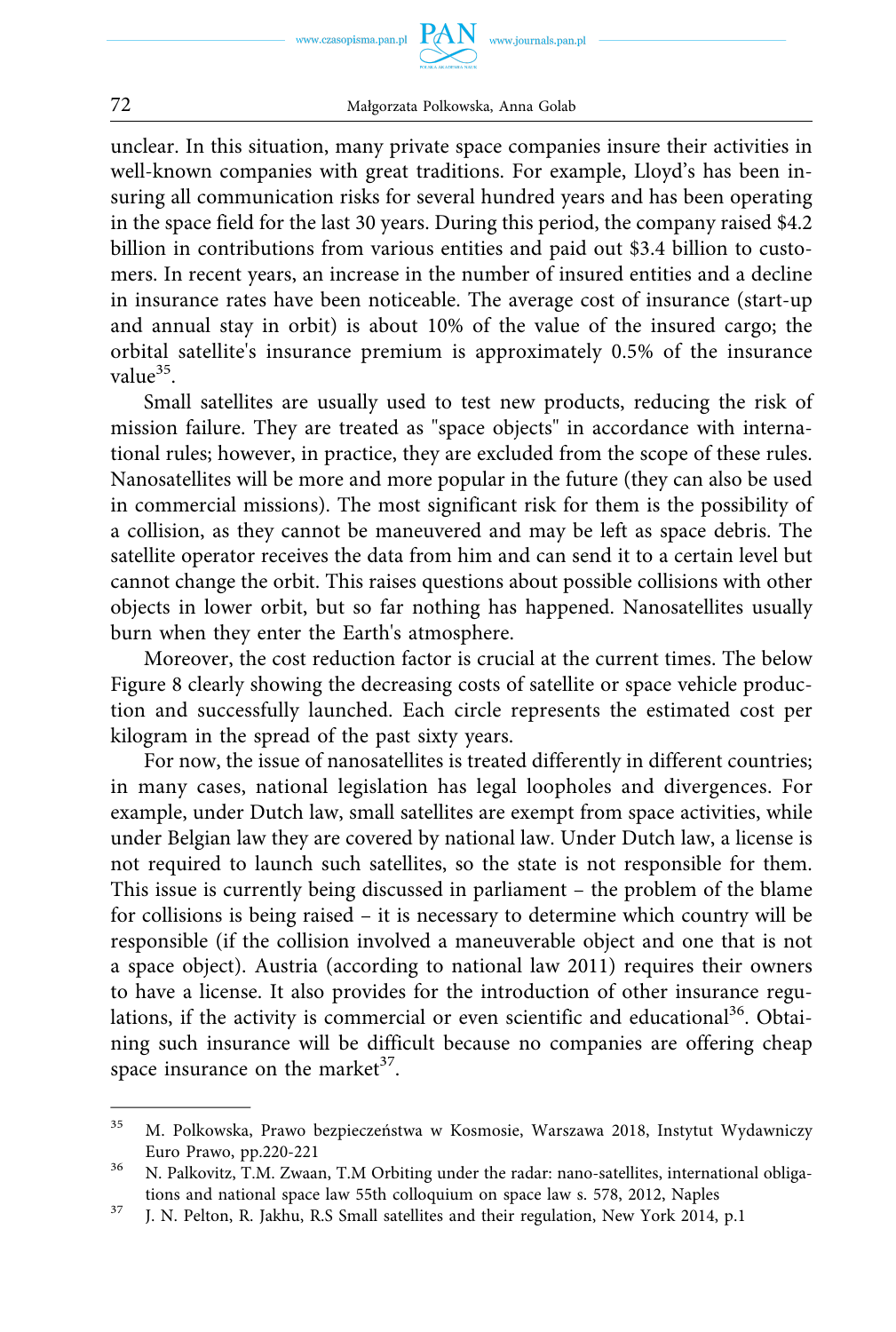

MANAGING THE INTERNATIONAL SPACE - THE BIG CHALLENGE AHEAD 73



**Figure 8.** Cost comparison for space launch satellites Source: Thomasa G. Roberysa World spaceports (2020), [https://aerospace.csis.org/data/spaceports-of-the](https://aerospace.csis.org/data/spaceports-of-the-world/)[world/](https://aerospace.csis.org/data/spaceports-of-the-world/) 

The increasing availability of low-cost launching equipment provides an opportunity to reduce overall operating costs for enterprises. Moreover, new technologies and computational methods are changing the way data is obtained, managed and processed. The big data created by small satellites will require new rules of analysis. In a 2019 report prepared by the international group of experts within the Space Research Committee, COSPAR, the term "small satellite" is somewhat arbitrarily defined as a spacecraft with an upper mass limit in the range of several hundred kilograms<sup>38</sup>. Yet the mass limit is less important than the processes used to build and launch these satellites<sup>39</sup>. The roadmap in this report aims to encourage the space research community to stimulate the development of small-scale satellite industries in order to increase flight frequency and to change the way small scientific satellites are built and managed. Five recommendations were made; one each for the scientific community, the space industry, space agencies, policymakers and finally COSPAR itself.<sup>40</sup>

<sup>38</sup> R. von Steiger, Small satellites for Sustainable Science and Development. Small satellites for space Science (4S), a COSPAR Scientific Roadmap, presentation at Israel, Herzilija CO-SPAR meeting 4-8 November 2019<br>39 Small satellites for space science, a COSPAR scientific roadmap. Advances in Space Re-search.

Robyn M. Millan, Rudolf von Steiger, Meir Ariel, Sergey Bartalev, Maurice Borgeaud, Stefano Campagnola, Julie C. Castillo-Rogez, Rene' Fle'ron, Volker Gass, Anna Gregorio, David M. Klumpar Bhavya Lal, Malcolm Macdonald, Jong Uk Park, V. Sambasiva Rao, Klaus Schilling, Graeme Stephens, Alan M. Title, Ji Wu, 64 (2019) p. 1<br>
<sup>40</sup> [https://council.science/what-we-do/research-programmes/thematic-organizations/committee-](https://council.science/what-we-do/research-programmes/thematic-organizations/committee-on-space-research-cospar/)

[on-space-research-cospar/](https://council.science/what-we-do/research-programmes/thematic-organizations/committee-on-space-research-cospar/) (access 21/08/2020)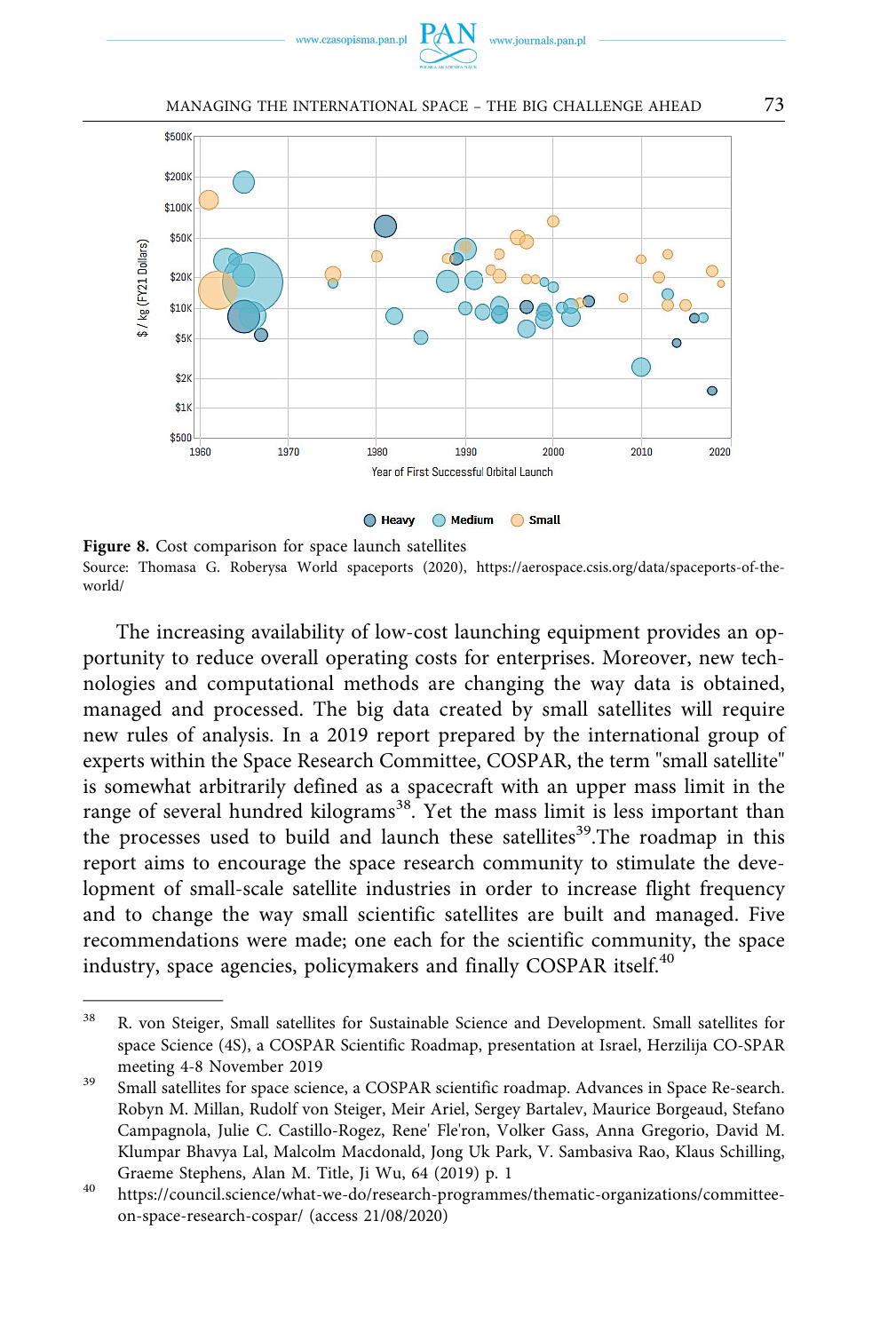

In 2017, 36 small Cube Sats were launched to study the upper atmosphere in the EU-organized QB50 constellation. Participating in this program were: Australia, the United States, Canada, China, Taiwan, South Korea, Israel, South Africa, Turkey and Ukraine. Other entities have also collaborated in this field; for example, several new private companies are building rockets for small satellites (e.g. Rocket Labs and Virgin Orbit). It seems that the commercial sector is already developing new ways to build and test small satellites. Significant technological advances open up new opportunities for small satellites $41$ .

#### COMMERCIALIZATION OF SPACE IN THE US

Countries, including the US, are increasingly limiting their government budgets due to insufficient funds. Research and Science Prof. Dempsey draws attention to the dynamic pace of development of the private sector in space, especially in the period of decline in government activity. The global cost of government and private space operations increased to \$ 314 billion in 2013, but commercial product and service revenues increased to 7%, and state-owned revenues fell $^{42}$ .

Already in the program of the US government for 2010, it was stated that its task is, inter alia, supporting and facilitating the development of the commercial space sector, thanks to which the US will become a world leader in space. At the same time, an increase in the number of people delegated from private companies was recorded in the American offices and institutions involved in the implementation of the American space program. As a result, there has been an increase in the activity of private companies, including, e.g. Virgin Galactic, Bigelow, Microsoft, Amazon, and the stagnation of some government agencies.

The US government counts on close cooperation between government agencies and experienced private agencies whose operating costs are relatively low, and the results are encouraging. In the near future, the United States anticipates, inter alia, three types of missions: freight and manned transport to the ISS Platform, space flights in the sub-orbital space and reconnaissance missions to Mars. In the case of flights with passengers on board, NASA cooperates with three American airlines. There are currently 8 licensed spaceports in the US, but the number of US spaceports will grow; getting ready for this investment are, among others states, Texas, Hawaii and Colorado. Also, in other parts of the world, new ideas are emerging about the location of attractive spaceports attracting sub-orbital operations (Curacao, Japan, Sweden, Spain, Singapore, UK and

<sup>41</sup> A. Freeman, SmallSat Constellations for Earth Science-it's about timing, presentation at the COSPAR meeting, Israel, Herzilya 4-8 November 2019 42 P.S. Dempsey, National legislation governing commercial space activities, Aerospace sympo-

sium ICAO. Montreal, March 2015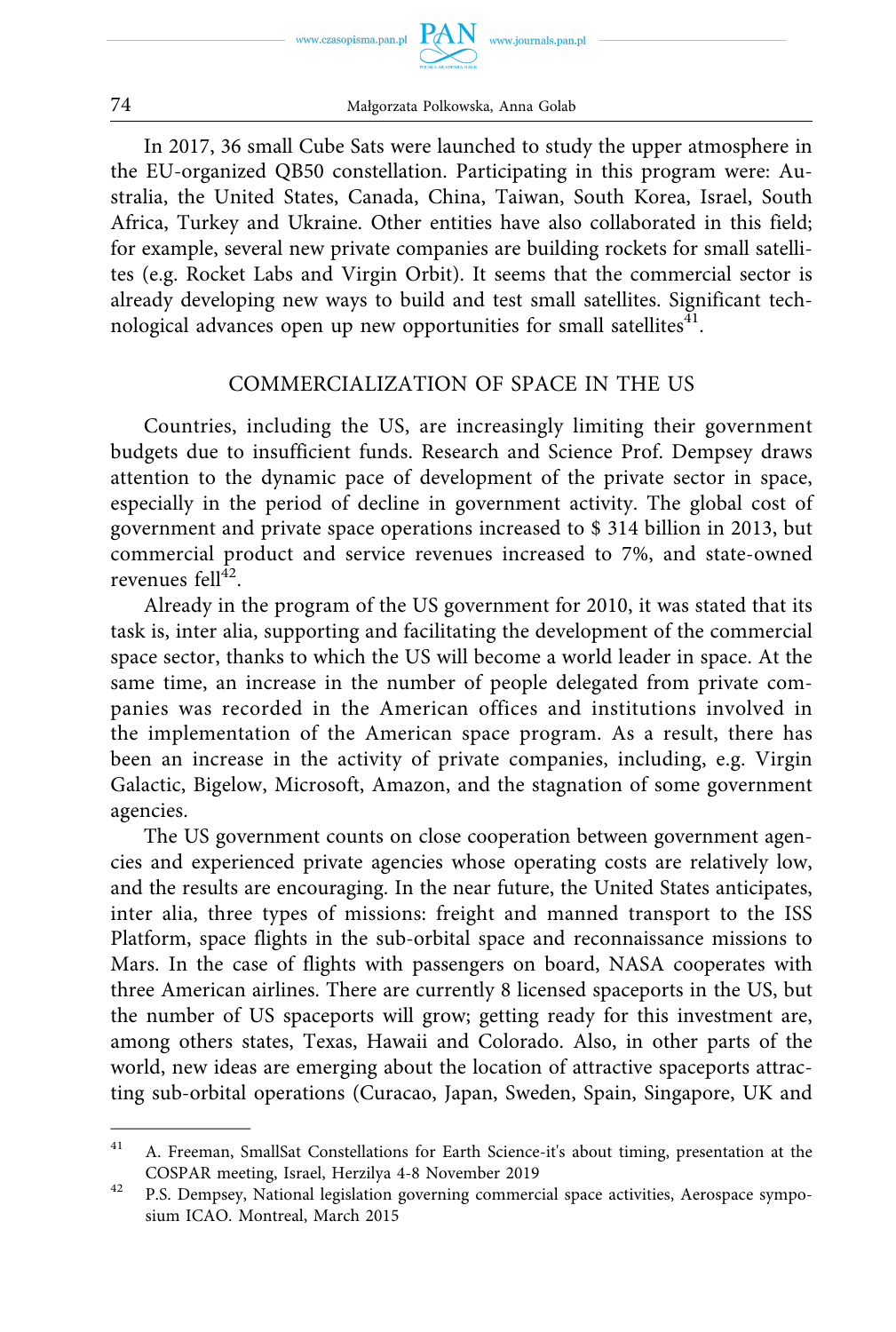the United Arab Emirates) $43$ . The activity of private entrepreneurs is constantly developing; it concerns not only the transport of passengers but also of satellites (Virgin Galactic). It is even said that there is a new concept of sub-orbital tourism in space. In the US, some entrepreneurs and NASA are also interested in transporting expeditions or building modern asteroid observing telescopes.

Commercial space activities also take place in Europe. Companies such as EADS, Astrium, Swiss space System, Booster, Reaction Engines operate here. Among others, balloon designs that can carry tourists to high altitudes<sup>44</sup>.

#### EXPORT CONTROL OF SPACE EQUIPMENT

The control of the export of space devices (or their components) plays a significant role in the space business; it contributes both to protect national security and the interests of private companies. Entrepreneurs who export or import this type of goods must take into account the diversity of domestic and foreign regulations. Nowadays, export control regulations have become more complex and extensive. US export control laws have had a strong impact on other countries, as the US also applies its domestic regulations to export procedures outside its territory. Therefore, a non-US importer of US goods must comply with applicable US regulations, especially in cases of further re-export of such goods.

Any company or individual in the US can be placed on the so-called blacklisted or subjected to criminal prosecution by authorities in cases of non- -compliance with the law. The US regulations also apply to situations where American technologies or information systems are used or are a component of a product outside the US. In the space industry, it is often impossible to do without American components. In this case, the foreign space enterprise is forced to comply not only with domestic regulations but also with American regulations.

In addition, more and more countries are beginning to adopt appropriate legislation to avoid the export of certain goods and equipment to hostile or unstable countries. The exporter needs to know what rules will apply to his export (hardware, software or technology). When controlling exports, goods are sometimes divided into two groups: the "dual-use" category (goods used for civil and military purposes) and the "military" category, for which export regulations are more burdensome.

Certain rules and legal regimes have been established to harmonize export controls at the international level. Also, restrictive national regulations are based on these international rules (including lists of controlled goods). The US export regulations are quite complex as there is no single set of regulations and no single

<sup>43</sup> G.C Nield, A new way to look at things [in:] R. Jakhu, K. W Chen, Regulation of emerging modes of aerospace transportation, McGill, Montreal 2014, p. 21<br><sup>44</sup> M.E. Dirkx, High hopes and low estimates: new space's rocky contractual road, "Journal of

Space Law", JSL, 2010, Vol. 36, no 1, p. 55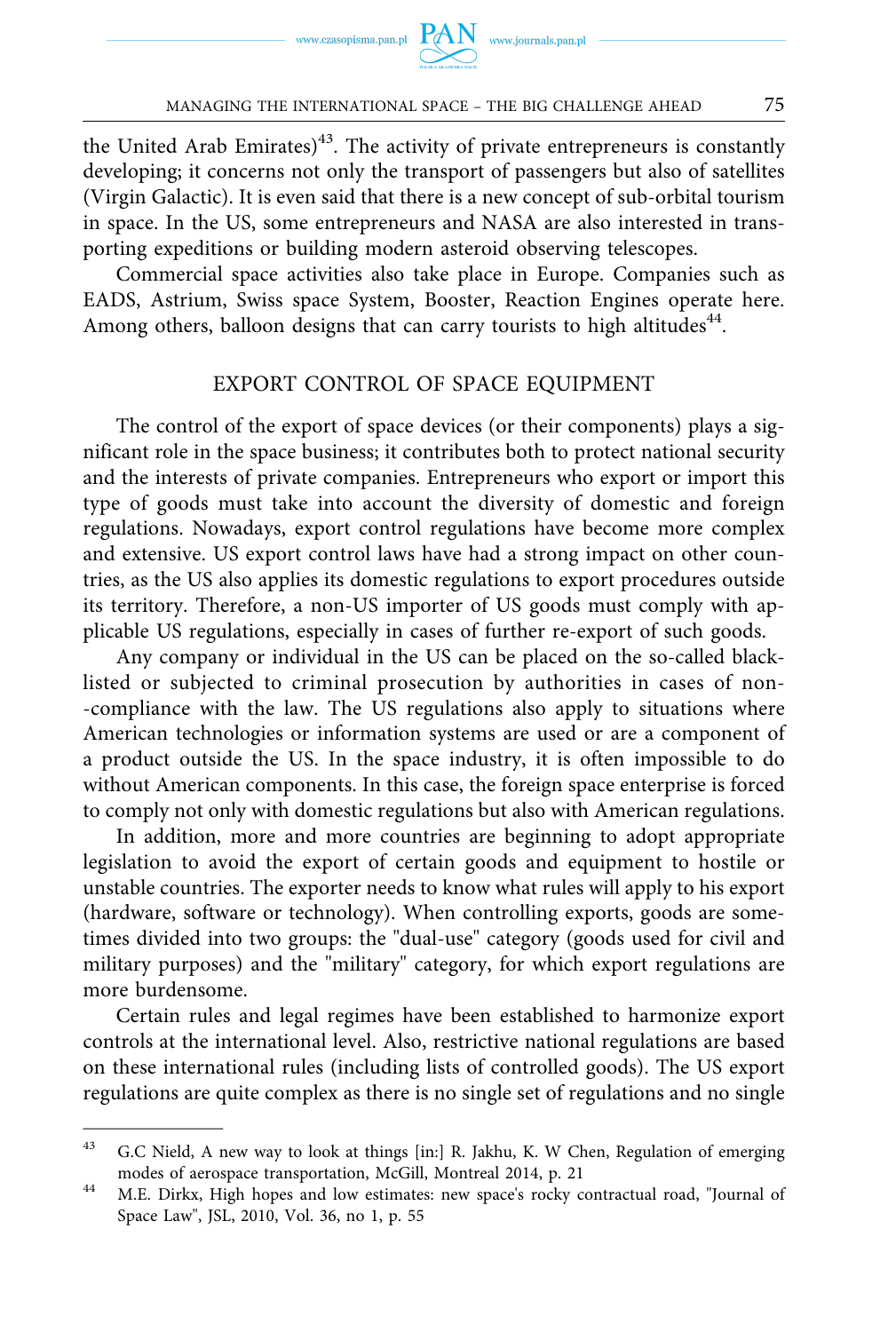

licensing authority. There are several departments involved in export control, each with its own regulations<sup>45</sup>.

In 1999, the US Congress decided to transfer control of the export of commercial satellites to the Department of State. The reason for this was a dozen incidents involving the export of satellites and modern technology to China. This transfer was deemed to endanger US security. On the one hand, this change had an impact on the US industry, which experienced stagnation in exports due to restrictive and lengthy licensing procedures, and on the other hand, contributed to the strengthening of the space industry in Europe<sup>46</sup>.

In order to ensure compliance with international agreements and responsibilities of the European Union Member States, in 1994 the European Commission decided to strengthen the control system of goods that could serve both civilian and military purposes (dual-use) exported to third countries. Pursuant to the EU Regulation No. 428/2009 of 5 May 2009, unified control rules were introduced to ensure international security and allow EU exporters to complete formalities faster.

For the transport of weapons, the European Code of Conduct applies, to the export of weapons and other transfers of defense-related goods – the EU Common Military List, as well as Directive No. 2009/43 / EC of 6 May 2009. Embargoes are managed on the basis of regulations of the European Council. Council Regulation No. 428/2009 for dual-use goods sets the regime for the control of exports, transfers, brokerage and transit services. These rules establish common EU export authorizations. National regulations and decisions regarding dual-use exports must be taken into account in the common trade policy. EU members may adopt their own additional licensing requirements for dual-use as deemed necessary for national security or human rights reasons.

For exports requiring authorization, such documents will be issued by the appropriate authorities of each Member State in which the exporter is established. There are several types of authorization: individual, global, or general. When deciding whether to grant or refuse an authorization, the list of dual-use regulations is taken into account, taking into account: a) obligations and arrangements derived from international treaties, b) sanctions imposed by the European Council, OSCE (Organization for Security and Cooperation in Europe) or by the UN Security Council, c) comments on the national and foreign security policy, d) comments on the intended end-of-life of the goods and the risk of change in use.

The terms and conditions of Directive 2009/43/EC of the European Parliament and of the Council as regards transfers within the Community of defence-

<sup>&</sup>lt;sup>45</sup> P.J. Blount, The ITAR Treaty and its implications for US Space Exploration Policy and the Commercial Space Industry, "Journal of Air Law and Commerce" (JALC), 2008, Vol.73, p. 705 and next<br><sup>46</sup> P.S. Dempsey, The evolution of US Space Policy, "Annals of Air and Space Law, AASL 2008,

Vol. XXXIII, p. 325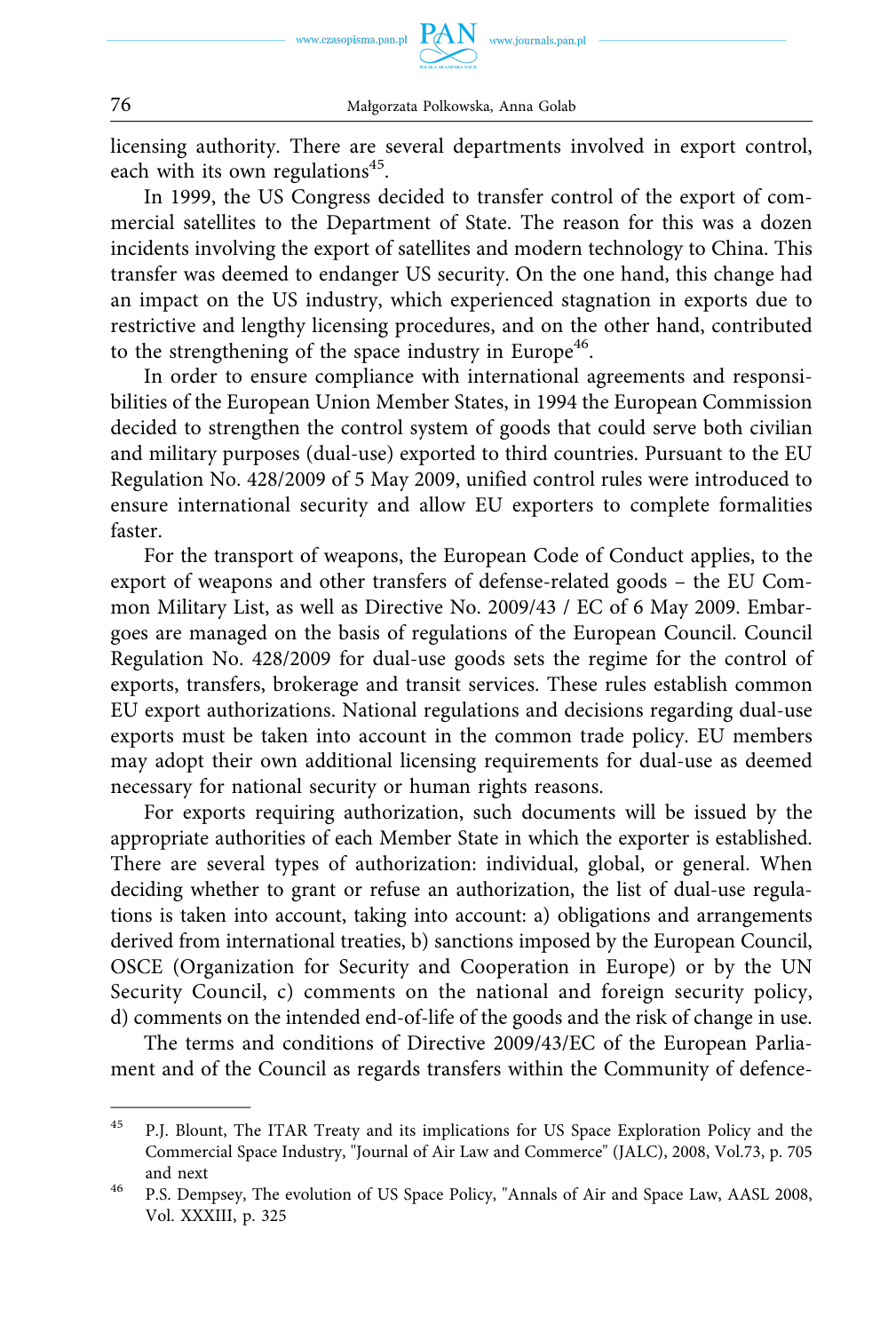-related goods, according to the authors of the directive, should be simplified. Moreover, when necessary, the list of defence-related products should be updated by the European Commission to align with the EU's common list closely. The member states should determine penalties for breaching the provisions of the directive. The directive does not automatically become part of national law; it still has to be transposed by the law of each Member State. Hence, Member States have to create appropriate national provisions for this<sup>47</sup>.

The basic regulations for export control in Germany are the Foreign Trade and Payments Act (Aussenwirtschaftsgesetz – AWG) and the Foreign Trade and Payments Regulation (Aussenwirtschaftsverordnung – AWY) together with the German export list (Ausfuhrliste – AL). The AWG contains the rules of German law for export control, and AWY has specific prohibitions and licensing requirements. The central licensing body for the export is BAFA (translated into English – Federal Office of Economics and Export Control). In some cases, BAFA will decide whether to grant or deny exports. The legal basis for exports is the principles of checking the reliability of the company ("Principles of the Federal Governmental checking the reliability of exporters" of 2001). The authorization is issued only after political consultation with the Federal Minister for Economics and Technology. A unique German requirement for export transactions is the appointment of a person responsible for the export. Such a person must be, for example, a member of the company's board of directors and is personally responsible for compliance transactions with German export regulations. There are the following types of export authorizations: individual, collective (for the export of goods to a dozen or so recipients) and general (the latter are published in the federal newspaper and exclude the issue of individual licenses). All licenses may be provided with specific export restrictions and requirements<sup>48</sup>.

In France, the export control system is different from that in Germany; there is no licensing agency. In France, the licenses are issued by the Minister of Defence. However, the French exporter needs his formal approval even to sign an agreement with the importer. Satellites and other space equipment are classified as warfare products. The licensing process can take place in two phases. Firstly, before the proposal is sent, and the contract is signed, a preliminary agreement (Agreement Préalable) must be obtained. Secondly, after it was obtained and restricted by the Secretariat of National Defence (SGDN) on behalf of the French Prime Minister, the Minister of Defence, following a positive recommendation of the inter-ministerial commission for the export of war materials (Commission

<sup>47</sup> M. Gerhard, M. Creydt, Safeguarding National Security and Foreign Policy Interest- Aspects of Export Control of space Material and Technology and Remote Sensing Activities in Outer Space [in:] National Space Legislation in Europe: Issues of Authorization of Private Space Activities in the Light of Developments in European Space Cooperation. FG der Dunk (ed). Leiden, the Netherland 2011, pp. 196-219 (www.bafa.de access 20/08/2020)<br><sup>48</sup> S. Hobe, J. Neumann, Regulation in Space Activity in Germany, [in:] National Regulation of

Space, R. S. Jakhu (ed.), Dordrecht, the Netherland, 2010, p. 150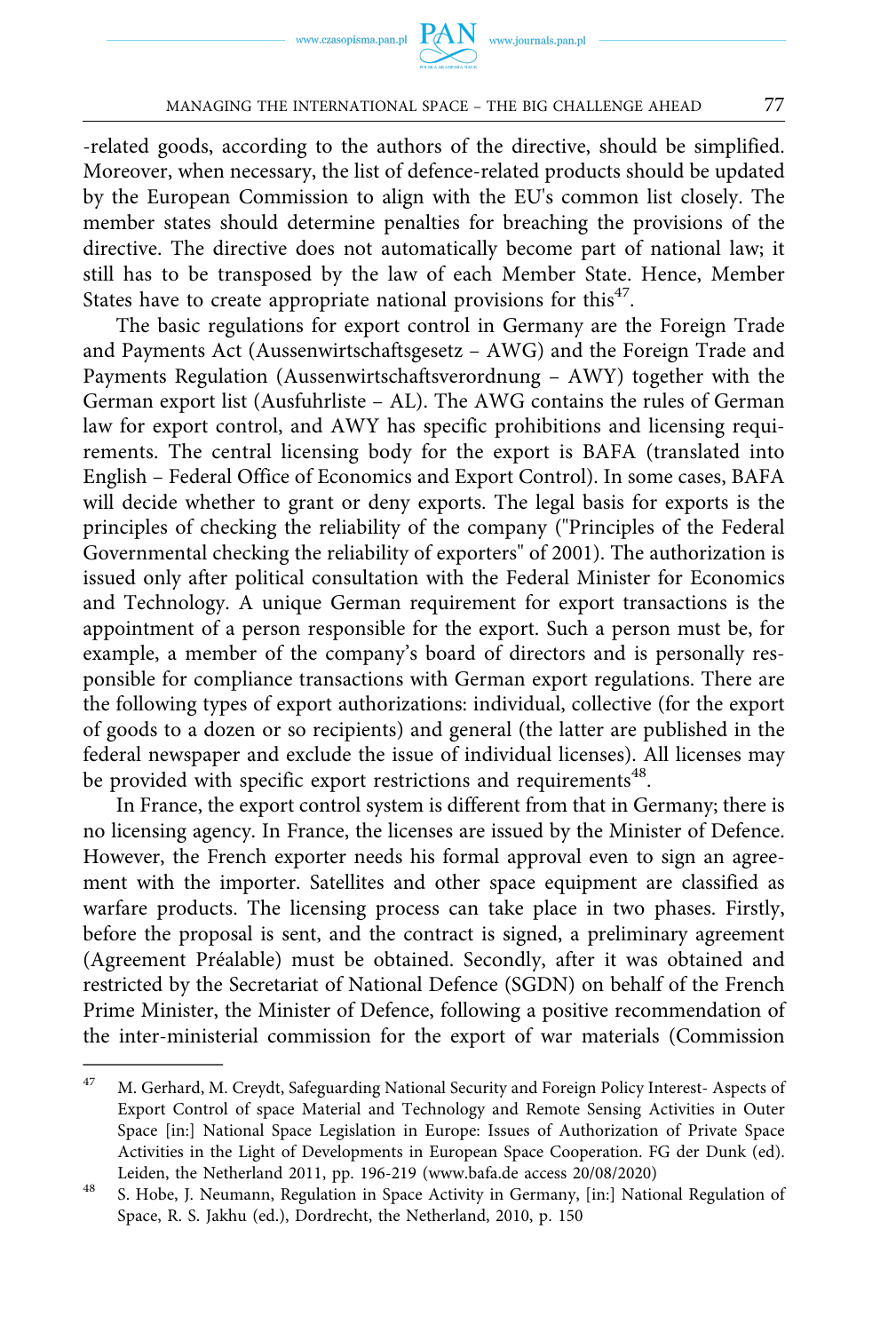www.journals.pan.p



78 Małgorzata Polkowska, Anna Golab

Interministérielle pour l'Etude des Exportations de Matériels de Guerre), admits preliminary consent. There are various scopes and levels that may be authorized by pre-approval. The contract can only be negotiated after obtaining the preliminary consent (sales or negotiation). Then the contract must be compatible with the scope of the preliminary agreement and signed during the validity period of the preliminary contract. Ultimately, the exporting producer has to respect the clauses and restrictions of the draft approval. In the second phase, the manufacturer can obtain a valid export authorization, i.e. AEMG (Autorisation d'Exportation des Matériels de Guerre). However, the export authorization is valid only after obtaining the consent of the Minister of Foreign Affairs and SGDN (on behalf of the prime minister). There are two types of AEMG license: a temporary export license (valid for one year and authorizing the export of items mentioned in the initial approval, and a permanent export license (valid for 2 years and authorizing the permanent export of goods). Products that are not classified as materials used for and associated with warfare may still be considered dual-use<sup>49</sup>.

In the UK, important export control regulations are those contained in the Control Act of 2002, along with implementing legislation in various forms (orders). Released in July 2009, Export Control Order 2008 consolidated and updated the 2002 Act, along with legislation on the export of items, technology transfer and technical assistance regulations. The British licensing authority for strategic export control is ECO (Export Control Organization) and BIS (Department for Business, Innovation and Skills). ECO processes all military, nuclear and dual-use export licenses. Licenses are issued (or denied) after receiving opinions from other authorities, such as the Ministry of Defence, DESO (Defence Export Services Organization) or FCO (Foreign and Commonwealth Office). Under UK law, there are the following types of export authorizations: Standard Individual Export License (SIEL), Open Individual Export License (SIEL).

Individual Export License (OIEL), which is specific to an individual exporter and an Open General Export License (OGEL) that allows the export of specific goods controlled by each exporter, provided that the conditions match, and the shipments and runs are elective<sup>50</sup>.

The export control system in Russia has much in common with the German system, which was the model for the government of the Russian Federation. Regulations concerning the export control and licensing process are administered by the FSTEK (translated into English – Federal Service for the Technical and Export Control) belonging to the Minister of Defence. The most important export control regulations are contained in the government ordinance No. 691 of 2008. Depending on how sensitive the exports are, the FSTEK may also involve

<sup>&</sup>lt;sup>49</sup> P. Achilleas, Regulation of Space Activities in France, (in:) National Regulation of Space Activities, R. S. Jakhu (ed.), Dordrecht, the Netherland 2010, p. 121<br><sup>50</sup> https://www.pmddtc.state.gov/ddtc\_public?id=ddtc\_kb\_article\_pagesys\_id=%

[<sup>2024</sup>d528fddbfc930044f9ff621f961987](https://www.pmddtc.state.gov/ddtc_public?id=ddtc_kb_article_page&sys_id=%2024d528fddbfc930044f9ff621f961987) (access 28/08.2020)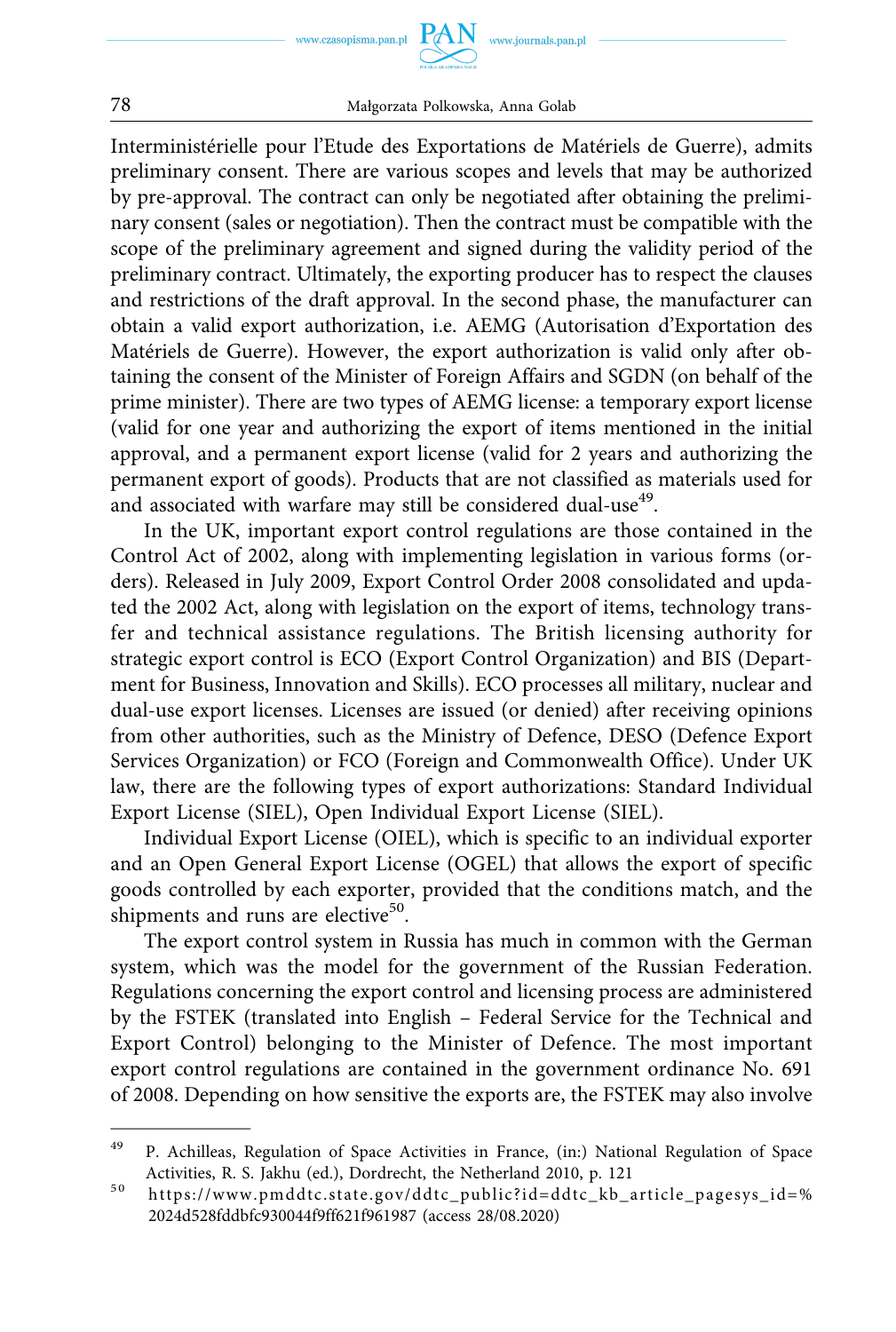an Inter-ministerial Council in the licensing process. Two types of the license can be applied for: (a) single, which allows a certain amount of goods to be exported, and (b) general, which allows export to certain countries without the need to provide an end username<sup>51</sup>.

Overall, it can be said that most of the existing national export control laws are based on the international regime. The national rules have the same characteristics; they all distinguish between the categories of export – dual-use and military-use. Some national regimes have only one license (e.g. Germany, UK), while others, e.g. the US and France, have more than one, with different jurisdictions. Unique here is the extraterritorial application in US regulations, which cannot be found in other legislation. In France, too, there is a special rule stating that a preliminary contract is needed to sign a contract consent. Pursuant to European Regulation No. 428/2009, no license is required for du-al-use exports within the EU. National dual-use regulations still exist but must refer to the Council Regulation that prevails in a conflict situation.

### ACTIVITIES RELATED TO SPACE RESOURCES

Economic exploration of space is also of great interest; there is even a new concept of "lunar economy". In 2015, the United States adopted a draft law on the commercial use of space (Commercial space Launch Competitiveness  $Act)^{52}$ . The president orders this draft, acting through appropriate Federal agencies, to facilitate the commercial exploration and commercial sourcing of space resources by US citizens.

Luxembourg, which is not a space power, has adopted similar legislation. The Luxembourg government is very active, organizing symposia and conferences to which it brings experts and business representatives. It also cooperates with other countries and international organizations (e.g. UNOOSA- United Nations Office of Outer Space Affairs) on various space initiatives and projects. It created good economic conditions for companies in the space industry and a useful legal framework for them. The Space Resource Research Center was established. There is also an act that opens the market for external companies to space research (the 2017 Act on the Search and Use of Space Resources). Article 1 of the Act states that: "*space resources may be owned. The search is allowed. The authorization shall be granted to an operator for a mission to explore and use space resources for commercial purposes upon a written request to the ministers*" (Article 3)<sup>53</sup>

<sup>51</sup> S.P. Malkov, C. Doldrina, Regulation of Space Activities in the Russian Federation (in:) Na-

tional Regulation of Space Activities.R. S. Jakhu (ed.), Dordrecht, the Netherland 2010, p. 315 52 Public Law no 114-90: www.congress.gov/bill/114th-congress/house-bill/2262 – (access 11/25/ 2015).<br><sup>53</sup> <https://spaceagency.public.lu/en/agency/legalframework/l> (access 21/01/2020) law\_space\_re-

sources\_.hml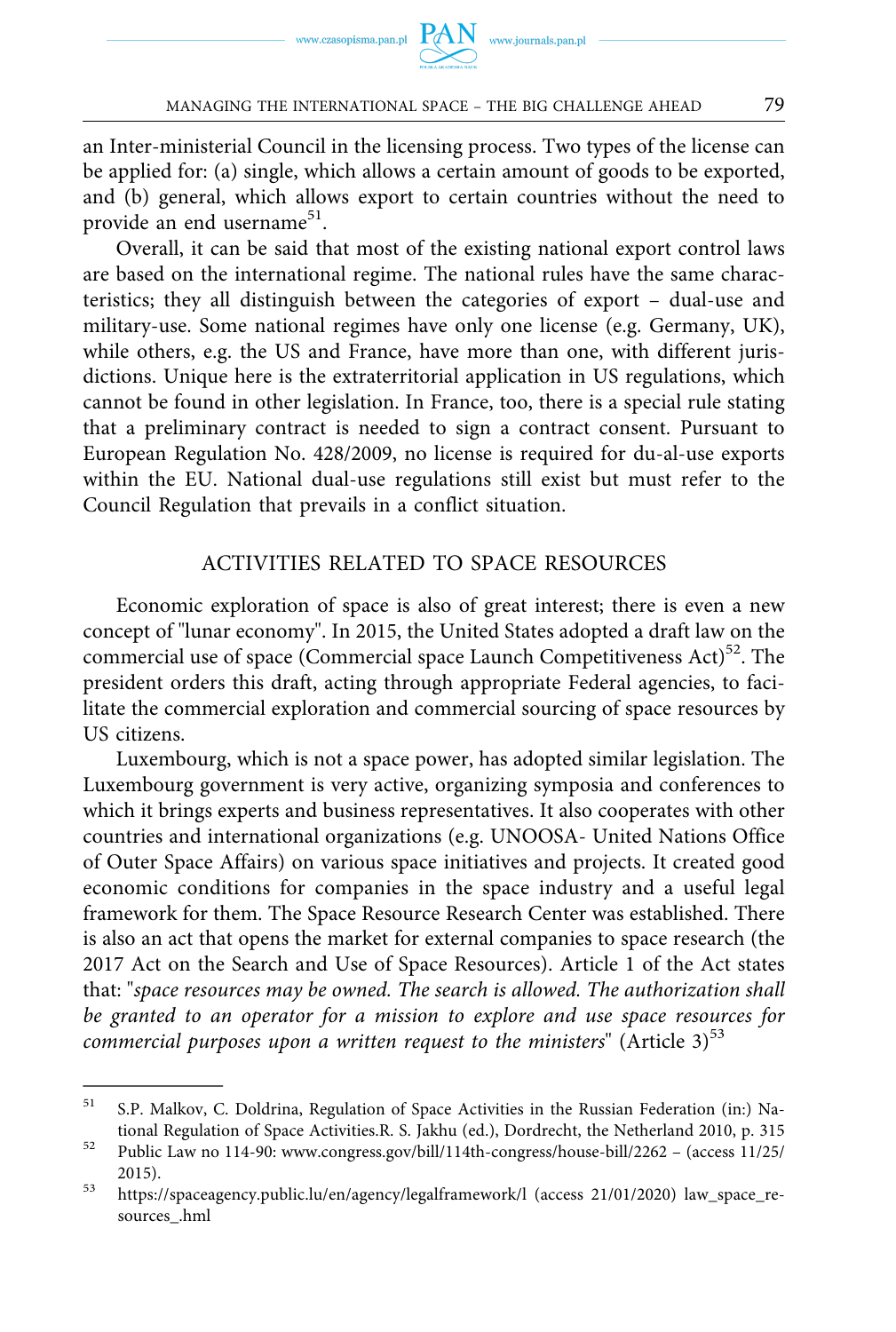

During the last symposium on this issue, organized by the Luxembourg space Agency (November 13-14, 2019) – the Hague international working group on space management adopted the "Building Blocks for the Development of an International Framework on space Resource Activities ". A working group was set up to promote international cooperation and dialogue with a wide range of stakeholders to identify ways of economic exploitation of space resources<sup>54</sup>.

### **CONCLUSIONS**

The constant process of commercialization of space requires adapting the existing legislation to current needs and challenges. The economic challenges show the importance of peaceful cooperation between states. As technology progresses and small satellites emerge, access to space becomes easier and cheaper. It favors small countries and their private entities. Free and undistorted competition, in line with the basic principles of operation of democratic states, should be supported by new space programs and strategies and national regulations, so as to make this space available to all.

## BIBLIOGRAPHY

- Achilleas P., Regulation of Space Activities in France, (in:) National Regulation of Apace Activities, R. S. Jakhu (ed.), Dordrecht, the Netherland 2010
- Blount P.J., The ITAR Treaty and its implications for US Apace Exploration Policy and the Commercial Apace Industry, "Journal of Air Law and Commerce" (JALC), 2008, Vol.73
- Böckstiegel K-H, Introductory remarks[in:] Research and Invention in outer space. Liability and Intellectual Property Rights, A. Mosteshar [ed.], Dodrecht, The Netherland 1995
- Bostwick P.D., Liability of aerospace manufacturers: MacPherson v. Buick Sputters into the space age, "Journal of Space Law" JSL, 1994, Vol. 22, no 1-2
- Burger E., G. Bordaccini, Yearbook on Space Policy 2017. Security in Outer Space: Rising Stakes for Civilian Space Programmes. Edited by the European Space Policy Institute, Cham, Switzerland, 2019
- Buzdugan M., Satellite financing through hosted payloads: benefits and challenges, "Air and Space Law" ASL. 2011 Vol 36, no 2
- Cazenave A, Monitoring Sea Level Change from Space, "Space Research Today", 2019, August, no 205
- Dempsey P.S., National legislation governing commercial space activities, Aerospace symposium ICAO. Montreal, March 2015

<sup>54</sup> [https://www.universiteitleiden.nl/en/law/institute-of-public-law/institute-of-air-space-law/the](https://www.universiteitleiden.nl/en/law/institute-of-public-law/institute-of-air-space-law/the-hague-space-resources-governance-working-group)[hague-space-resources-governance-working-group](https://www.universiteitleiden.nl/en/law/institute-of-public-law/institute-of-air-space-law/the-hague-space-resources-governance-working-group) (access 22/08/2020)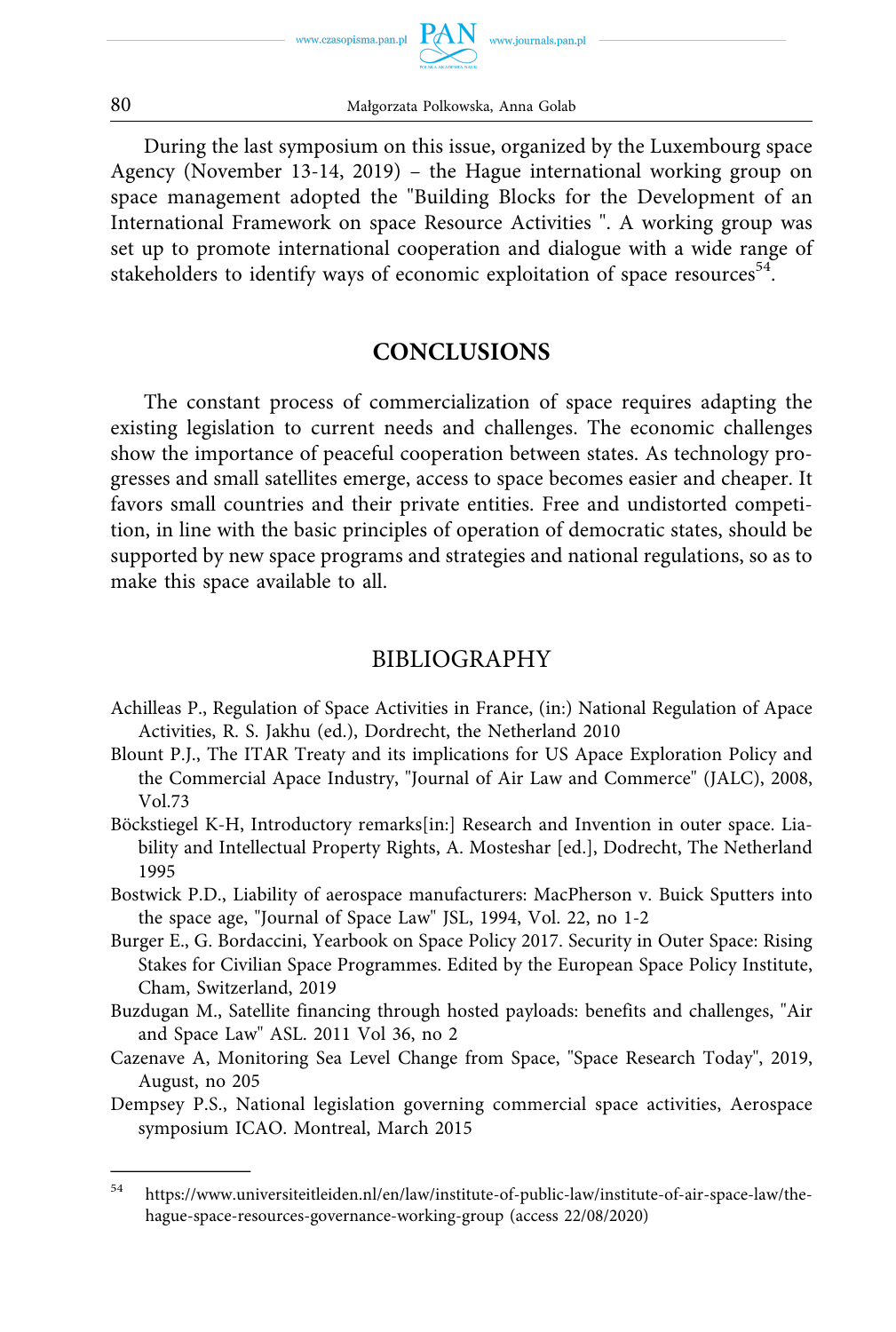- Dempsey P.S., Overview of the United State Space Policy and Law [in:] National Regulations on Space Activities. R.S. Jakhu (ed.), Dordrecht, Heidelberg, London, New York, 2010
- Dempsey P.S., The evolution of US Space Policy, "Annals of Air and Space Law, AASL 2008, Vol. XXXIII
- Dirkx M.E., High hopes and low estimates: new space's rocky contractual road, "Journal of Space Law", JSL, 2010, Vol. 36, no 1
- European Space Policy Institute "ESPI", Report 71, Towards a European Approach to Space Traffic Management – Full Report. Published January 2019, [ed.]European Policy Institute (ESPI), Vienna, Austria
- Farand A., Commercialization of International Space Station Utilization: The European partner's Viewpoint, "Air and Space Law, ASL" 2003, Vol. XXVIII, no 2
- Freeland S., New Space, Small satellites and law: finding a balance between innovation, a changing space Paradigm and Regulatory Control, 3rd Manfred Lachs International Conference on New Space commercialization and the law, 16-17 March 2015, Montreal, ICAO
- Freeman A., SmallSat Constellations for Earth Science-it's about timing, presentation at the COSPAR meeting, Israel, Herzilya 4-8 November 2019
- Gaubatz W.A., International Certification for Commercial Reusable Space Transportation, [in:] Space law – General Principles, R.S. Jakhu (ed.), Institute of Air and Space Law, University McGill, Montreal 2007, Vol. II
- Gerhard M., M. Creydt, Safeguarding National Security and Foreign Policy Interest-Aspects of Export Control of Space Material and Technology and Remote Sensing Activities in Outer Space [in:] National Space Legislation in Europe: Issues of Authorization of Private Space Activities in the Light of Developments in European Space Cooperation. FG der Dunk (ed). Leiden, the Netherland 2011, (www.bafa.de access 20/08/2020)
- Hobe S., J. Neumann, Regulation in Space Activity in Germany, [in:] National Regulation of Space, R. S. Jakhu (ed.), Dordrecht, the Netherland, 2010
- [https://council.science/what-we-do/research-programmes/thematic-organizations/](https://council.science/what-we-do/research-programmes/thematic-organizations/committee-on--research-cospar/)  [committee-on--research-cospar/](https://council.science/what-we-do/research-programmes/thematic-organizations/committee-on--research-cospar/) (access 21/08/2020)
- <https://spaceagency.public.lu/en/agency/legalframework/l> (access 21/01/2020) law\_space\_resources\_.hml
- [https://www.pmddtc.state.gov/ddtc\\_public?id=ddtc\\_kb\\_article\\_page&sys\\_id=%](https://www.pmddtc.state.gov/ddtc_public?id=ddtc_kb_article_page&sys_id=%2024d528fddbfc930044f9ff621f961987) [2024d528fddbfc930044f9ff621f961987](https://www.pmddtc.state.gov/ddtc_public?id=ddtc_kb_article_page&sys_id=%2024d528fddbfc930044f9ff621f961987) (access 28/08.2020)
- [https://www.universiteitleiden.nl/en/law/institute-of-public-law/institute-of-air-space-](https://www.universiteitleiden.nl/en/law/institute-of-public-law/institute-of-air-space-law/the-hague-space-resources-governance-working-group) [-law/the-hague-space-resources-governance-working-group](https://www.universiteitleiden.nl/en/law/institute-of-public-law/institute-of-air-space-law/the-hague-space-resources-governance-working-group) (access 22/08/2020)
- Jakhu R., Introduction into the conference 3rd Manfred Lachs International Conference on New space commercialization and the law, 16-17 March 2015, Montreal, ICAO
- Kerrest A, Launching spacecrafts from the sea and the Outer Space Treaty. [in:] Le droit de l'espace et la privatization des activites spatiales, A. Kerrest [ed.], Paris 2003
- Lee R.J., The liability convention and private space launch services- domestic regulatory responses. "Annals of Air and Space Law" AASL 2004, Vol. XXXI
- Leister V., M.C. Frazier, The role of national and international law in the regulation of space activities. Proceeding of the forty-third colloquium on the law of outer space, International Institute of Space Law of the International Astronautical Federation, 2–6 X 2000, Rio de Janeiro, Brazil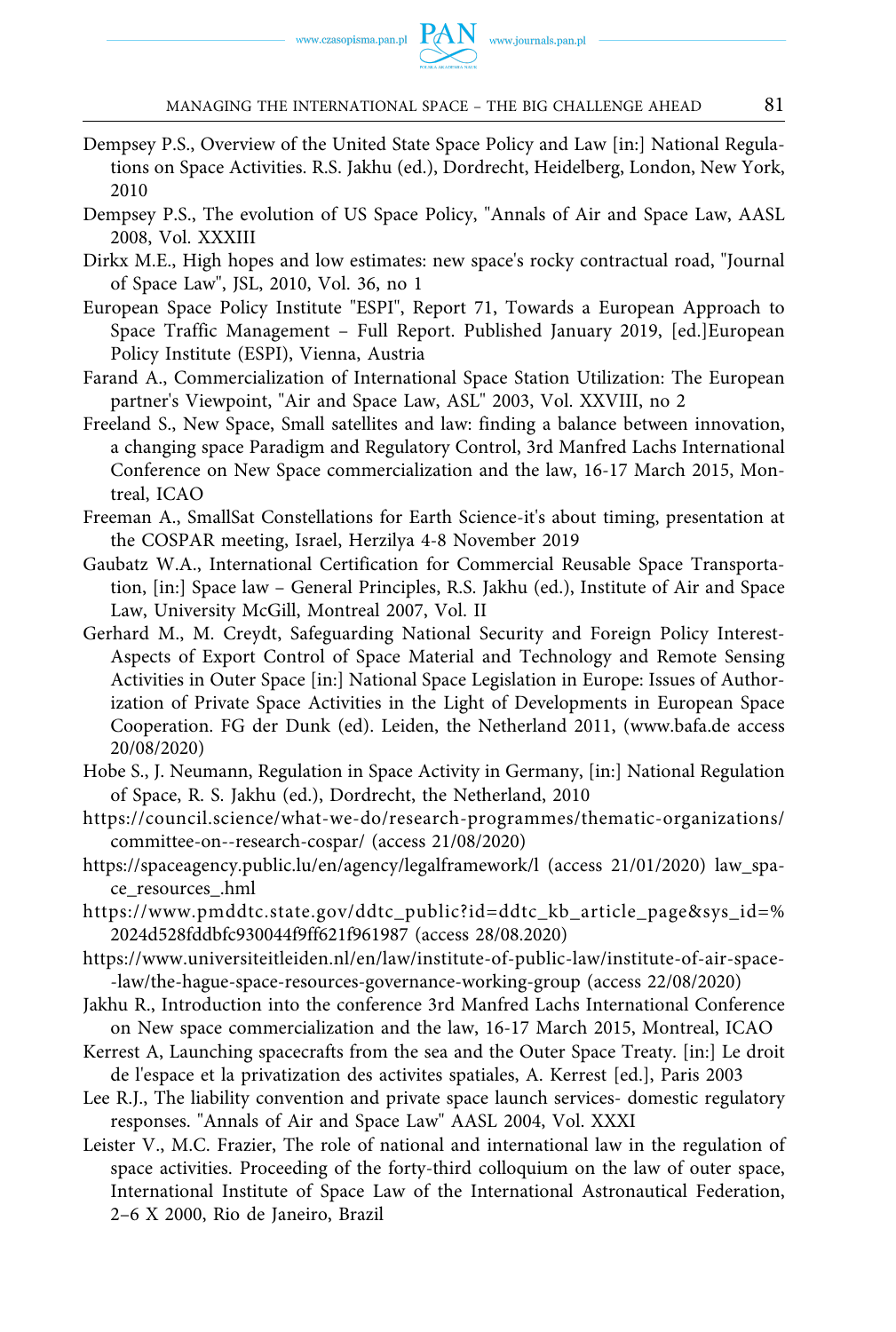- Malkov S.P., C. Doldrina, Regulation of Space Activities in the Russian Federation (in:) National Regulation of Space Activities.R. S. Jakhu (ed.), Dordrecht, the Netherland 2010
- Marboe I., K. Trunmuller, Small satellites and small states: new incentives for national space legislation, "Journal of Space Law", JSL, 2012, Vol. 38, no 2
- Mineiro M.C., Law and regulation governing US commercial spaceports: licensing, liability, and legal challenges. "Journal of Air Law and Commerce" JALC, 2008, Vol. 73, no 4
- Mineiro M.C., Regulatory uncertainty for non-traditional commercial space activities 3rd Manfred Lachs International Conference on New Space commercialization and the law, 16-17 March 2015, Montreal, ICAO
- Monserrat Filho J., Why and how to define "global public interest", Proceeding of the forty-third colloquium on the law of outer space, International Institute of Space Law of Outer Space of the International Astronautical Federation, 2–6 X 2000, Rio de Janeiro, Brazil
- Nield G.C., A new way to look at things [in:] R. Jakhu, K. W Chen, Regulation of emerging modes of aerospace transportation, McGill, Montreal 2014
- OECD (2020), "Main Science and Technology Indicators", OECD Science, Technology and R&D Statistics (database), <https://doi.org/10.1787/data-00182-en>
- Othman M., A. Matas, 3rd Manfred Lachs International Conference, 16-17 March 2015, Montreal, ICAO
- Palkovitz N., Small satellites and developments in space law; International Air and Space Law Conference, Gdańsk, Poland. November 15 2013
- Palkovitz N., T.M. Zwaan, T.M Orbiting under the radar: nano-satellites, international obligations and national space law 55th colloquium on space law, Naples
- Pelton J.N., R. Jakhu, R.S Small satellites and their regulation, New York 2014
- Polkowska M., Prawo bezpieczeństwa w Kosmosie, Warszawa 2018, Instytut Wydawniczy Euro Prawo
- Public Law no 114-90: www.congress.gov/bill/114th-congress/house-bill/2262 (access 11/25/2015).
- Qizhi H., Certain legal aspects of commercialization of space activities, "Annals of Air and Space Law" AASL, 1990, Vol. XV
- Rapp L., V.D. Santos, A. Martin, Entering a New Space era; what might be expected from Satellite Miniaturisation? 3rd Manfred Lachs International Conference on New Space commercialization and the law, 16-17 March 2015, ICAO, Montreal
- Ravillon L., Droits des contrasts spatiaux: quelques thèmes récurrents, "Revue Française de Droit Aérien" RFDAS, 1998, no 2
- Robinson G.S., Space jurisdiction and the need for a trans global cybernation: the underlying biological dictates of Humankind dispersal, migration and settlement in near and deep space, "Annals of Air and Space Law AASL" 2014
- Salin P.A, Orbites, fréquences et asteroїdes a l'heure de la commercialization des activités spatiales (vers une appropriation graduelle du patrimoine de l'espace?), "Annals of Air and Space Law" AASL 2001, Vol. XXVI
- Schrogl K.U., Regulations for future space traffic control and management, [in:] J. Pelton and R. S. Jakhu, Introduction to space safety regulations and standards, Nidjihof, the Netherland 2010